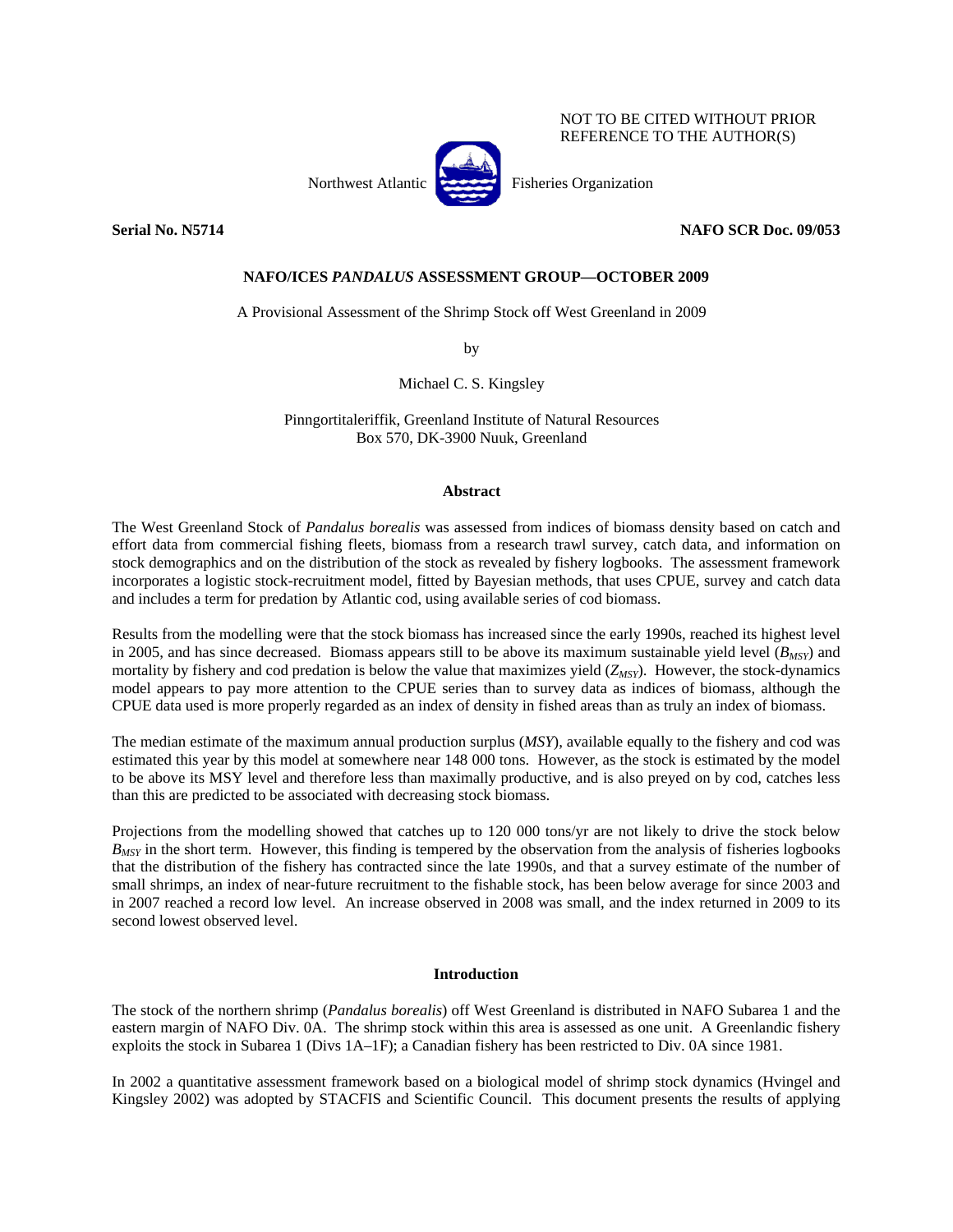this model to the updated available data series of shrimp catches and shrimp and cod biomass, to evaluate management options for the West Greenland shrimp stock.

Short-term (1-year) and medium-term (five-year) projections of stock development were made for annual catches at 10 000-ton intervals from 100 000 to 140 000 tons under assumptions that the cod stock, allowance made for a restricted overlap with shrimp distribution, remains at a level similar to those of the recent years—10 or 20 000 tons. The associated risks of transgressing reference parameters maximum sustainable yield levels of biomass  $(B_{MSY})$  and mortality  $(Z_{MSY})$ , as well as a precautionary limit set at 30% of  $B_{msv}$  were estimated.

Speculation is rife on the possible return of significant cod stocks to West Greenland, since recent increases in apparent biomass, while small in absolute terms, have been large relative to the current stock size, but have not been maintained, the most recent survey, in 2009, showing yet another collapse in the stock. The possible effects of a cod resurgence on the future trajectory of the shrimp stock are nonetheless of some interest. The stock-dynamic model used in the assessment allows for flexible and comprehensive consideration of possible developments of the cod stock, but only limited investigations have been carried out for this assessment.

#### **Estimation of Parameters**

Parameters relevant for the assessment and management of the stock were estimated, based on a stochastic version of a surplus-production model that included an explicit term for predation by cod (*Gadus morhua*). The model was formulated in a state-space framework, and Bayesian methods were used to construct posterior likelihood distributions of the parameters (Hvingel and Kingsley 2002). In the context of the present assessment, the model behaviour was not checked in great detail.

Absolute biomass estimates had relatively high variances. For management purposes therefore it is desirable to work with biomass on a relative scale in order to cancel out the uncertainty of the "catchability" parameters (the parameters that scale absolute stock size). Biomass, *B*, is thus measured relative to the biomass that yields Maximum Sustainable Yield, *BMSY*. The state equation describing the transition of shrimp biomass from one state, *t*, to the next,  $t+1$  was:

$$
P_{t+1} = \left(P_t - \left(\frac{C_t + O_t}{B_{MSY}}\right) + \frac{mMSYP_t}{B_{MSY}(m-1)} \left(1 - \frac{P_t^{m-1}}{m}\right)\right) \cdot \exp(V)
$$

where *MSY* is an annualised value of the instantaneous maximum sustainable yield rate.  $P_t$  is the stock biomass relative to biomass at *MSY* ( $P_f = B_f / B_{MSY}$ ) in year *t*.  $C_t$  is the catch taken by the fishery and  $O_t$  is the consumption by cod, in year *t*. m is a shape parameter for the Pella-Tomlinson (1969) stock–recruitment curve: a value of 2 gives the standard logistic, or Schaefer (1954), trajectory<sup>1</sup>. The 'process errors', *v* are normally, independently and identically distributed with mean 0 and variance  $\sigma^2$ .

The model synthesised information from input priors (Hvingel and Kingsley 2002) (Fig. 3) and the following data: a 22-year series of a survey estimate of the 'fishable' (i.e. at least 17 mm CL) stock biomass index (Wieland *et al*., 2004; Wieland and Bergström, 2005; Ziemer and Siegstad 2009); 4 series of CPUE indices spanning, among them, 1976 through 2009 (Kingsley, 2008a; Hammeken Arboe and Kingsley, 2009b); and unified into a single series by a separate model (Hvingel and Kingsley, 2002); a 55-year series of catches by the fishery with corrections for past overpacking (Hvingel, 2004; Hammeken Arboe and Kingsley 2009b); a 55-year series of 'effective' cod biomass estimates (i.e. allowance made for the imperfect overlap of the two stocks) (Hvingel and Kingsley, 2002; Storr-Paulsen and Wieland, 2004, 2005; Sünksen 2009); and a short series (4 years) of estimates of the shrimp biomass consumed by cod (Hvingel and Kingsley, 2002) based on stomach analyses (Grunwald, 1998) (Table 1; Fig. 1).

The series of biomass estimates from the annual West Greenland bottom-trawl survey, revised in 2005 as a consequence of switching from the *Skjervøy 3000* trawl with bobbin ground gear to a Cosmos 2000 with rockhopper

 $\overline{a}$ 

<sup>1</sup> earlier analyses had estimated a stock-recruitment curve that was very close to logistic (*m* at 1.62, where the logistic would have 2, and the ratio of  $B_{msv}$  to *K* at 0.46, where the logistic would have 0.5), so recent, and this, years' analyses have been carried out with *m* fixed at 2. This greatly speeds up model fitting.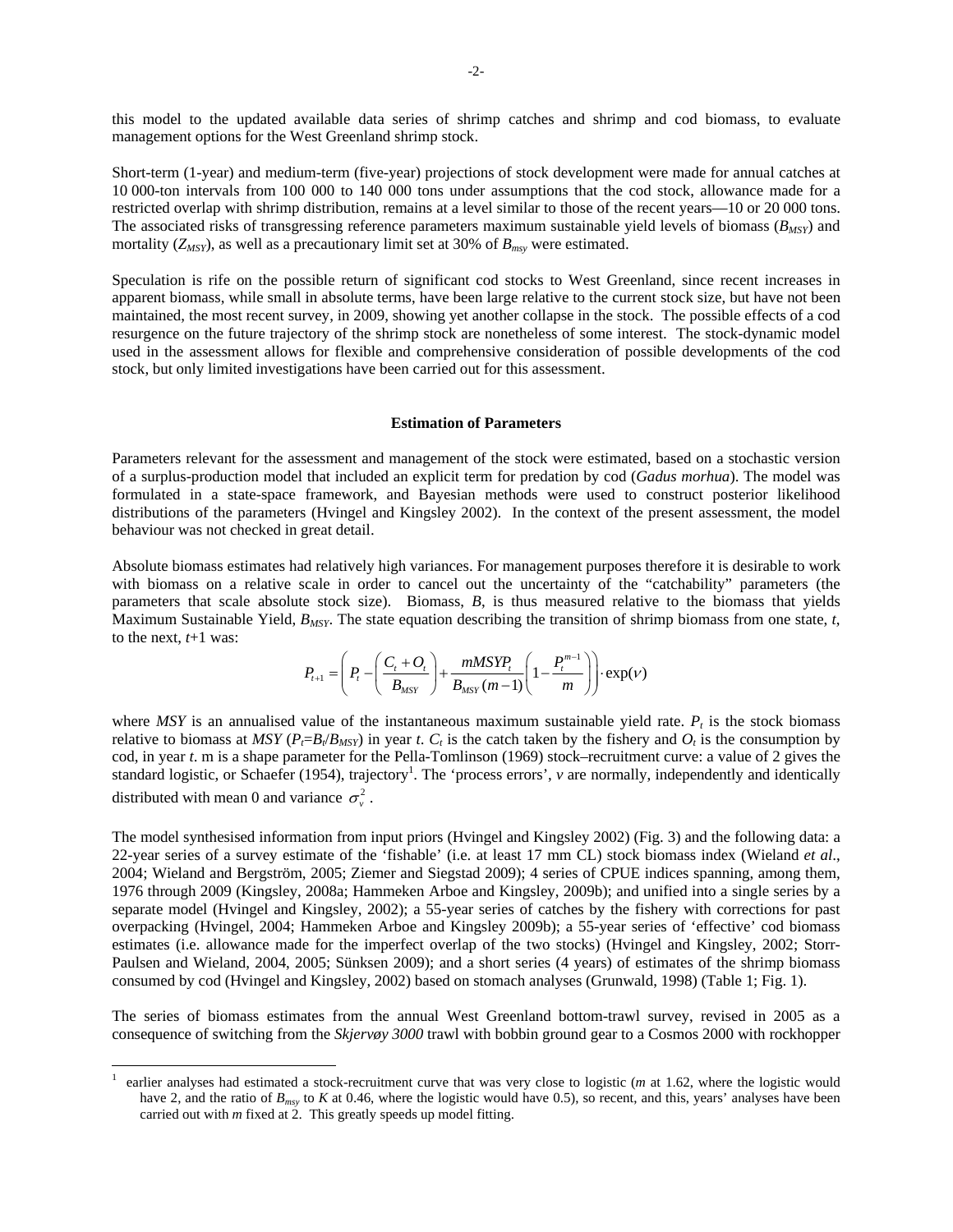ground gear (Wieland 2005), was revised again following re-calculation of the track widths of the two trawls. This re-revised sequence was used in the updated assessment (Table 1). The cod biomass series used was also revised (Sünksen 2009).

The four available CPUE series were unified in a separate step, applying assigned weights based on an estimate of the areas fished by the different fleet components. The resulting unified series gives much weight to the historical 'KGH' fleet from the early days of the fishery and in more recent times to the offshore fleet of large trawlers. Logbook data was corrected for earlier overpacking and associated underreporting before calculating the standardised CPUE index for the Greenland offshore fleet: for data from 2003 and earlier, 15% was added to reported catches of 'large' shrimp and 42% to catches of 'small' and 'unsorted' (Kingsley 2008a; Hammeken Arboe and Kingsley, 2009b).

Catch data were updated from available sources, including logbooks, STATLANT 21A, and quota reports from Greenland and Canadian sources. 2009 catches were projected from the first 6 months' logbook catches and the average proportion caught in the first 6 months of the previous 6 years. However, we were informed that the fishery had developed differently this year from previous years, with relatively more intense fishing in the second half of the year. A higher 2009 projected catch was therefore also run, and provisional statistics for this case are given in Appendix A.

Recent survey data, as well as the present distribution of fishing, showed that densities of shrimp in southerly areas have decreased in recent years. Cod biomass estimates in some recent surveys increased from the very low levels that prevailed throughout the 1990s, but survey results also showed that cod had a more southerly distribution on the West Greenland fishing grounds and shrimps, now, a more northerly one, the overlap between the two species therefore being restricted and the use simply of total stock biomasses of the two species as an index of their interaction perhaps an over-simplification (Storr-Paulsen et al. 2006). In the present assessment, the cod stock biomass used has been the 'effective' series of Wieland (2005) Table 1, updated with recent, and recently revised, survey estimates of cod biomass (Sünksen 2009). The low spatial overlap values of recent years have been used to modify recent cod biomass values toward more modest 'effective' values.

The data link functions for the biomass indices were:

$$
CPUE_t = q_c P_t \exp(\omega) \text{ , for } t \in (t_1, t_2, ..., N-1), \text{ } CPUE_N = q_c P_N \exp(1.5\omega)
$$
  

$$
surv_t = q_s B_{MST} P_t \exp(\kappa) \text{ , for } t \in (2, 3, ..., N), \text{ } surv_1 = q_s B_{MST} P_t \exp(1.5\kappa)
$$

The catch rate (*CPUE<sub>x</sub>*) and survey (*surv<sub>t</sub>*) indices were scaled to the biomass index by catchability constants  $q_c$  and *qs*. Their error terms, ω and κ, were assumed normally, independently and identically distributed with mean 0 and variance  $\sigma_c^2$  and  $\sigma_{\kappa}^2$ . The standard error for 2009 for the CPUE index series was assumed to be 1.5 times the error for the rest of the series, as this data point is an interim one based on partial data for the year (the annual assessment takes place in November). The first year of the survey was also assigned a 50% larger error than the rest of the series to allow for a possible learning process.

Estimates of annual consumption rate of shrimp by cod were linked to the equations of shrimp stock dynamics through a Holling type III functional response function (Holling, 1959) and a series of cod biomass:

$$
O_t = cod_t \frac{V_{\text{max}} P_t^2}{P_t^2 + P_{50\%}^2} \exp(\tau)
$$

where  $O_t$  is total consumption in year *t*,  $V_{max}$  is the maximum consumption of prey per predator (kg·kg<sup>-1</sup>) reached at large prey biomass, and  $P_{50\%}$  is the prey biomass index at which the consumption is half of the maximum. *cod<sub>t</sub>* is biomass of cod in year *t*. The error term,  $\tau$ , is normally, independently and identically distributed with mean 0 and variance  $\sigma_r^2$ . The predation estimates from Grunwald (1998) were associated with a separate short series of cod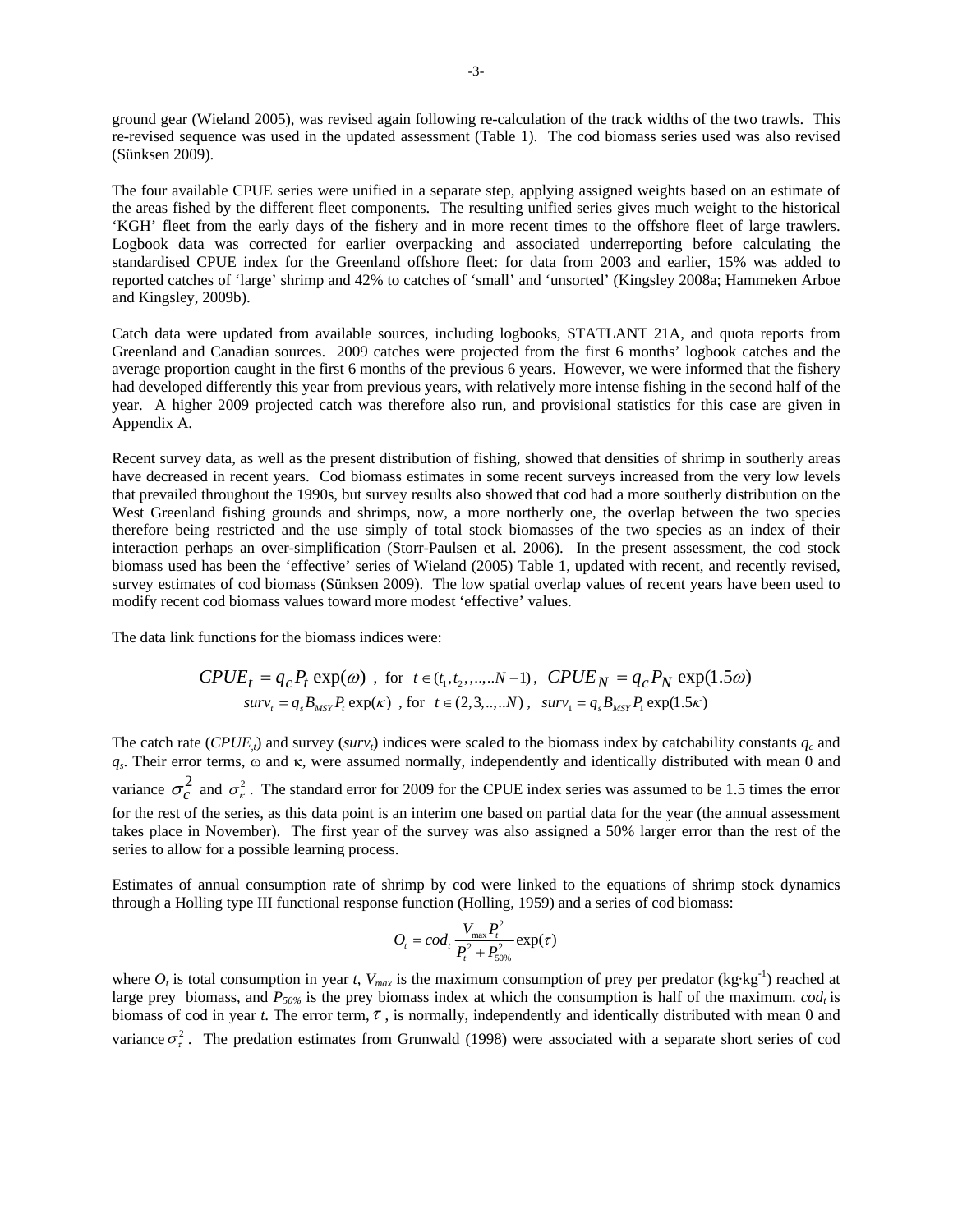biomass estimates that she had used in her calculations, but were related by the same predation function and the same parameter values<sup>2</sup>.

The mortality caused by cod predation and fishery,  $Z$ , was scaled to  $Z_{MSY}$  (the combined fishing and predation mortality that yields *MSY*) for the same reasons as relative biomass was used instead of absolute. The equations for generating posteriors of the *Z-ratio* were:

$$
Zratio_t = \frac{Z_t}{Z_{MSY}} = \frac{-\ln\left(\frac{B_t - (C_t + O_t)}{B_t}\right)}{\frac{MSY}{B_{MSY}}}
$$

The model was fitted by Bayesian methods, the integration being carried out by Markov Chain Monte Carlo sampling. The sampling was burnt in for 50 000 iterations and then run for 60 000 000, every 600<sup>th</sup> being retained. Of the resulting 100 000 iterations, every  $10<sup>th</sup>$  was used in the final calculations giving sample sizes of 10 000.

This assessment refers also, although qualitatively, to information on the distribution of the Greenland fishery derived from logbooks. Trawl time, and catches, were assigned to statistical areas covering the West Greenland shrimp grounds, and series of indices of how widely the fishery was distributed were calculated (Hammeken Arboe and Kingsley, 2009b). The assessment also refers to indices that summarise survey information on the distribution of the stock (Kingsley, 2008b).

Data from the annual West Greenland trawl survey (Ziemer and Siegstad 2009) on numbers in pre-recruitment yearclasses of small shrimp gave information on the likely future development of the stock.

### **Results, Model Performance**

The model fitted well to the observed data series (Fig. 2), but less well than in 2008. The median estimate of the precision parameter for the research trawl survey index was equivalent to an error CV of about 21%; the average error CV for the survey series, calculated from the survey data itself, is about 14%, but that reflects only withinsurvey sampling error and probably underestimates the true total uncertainty of the survey. The precision parameter for the unified CPU series was about equivalent to an error CV of 3½% and the process variation was about 9½%, indicating that the model could fit a biomass trajectory very closely to the CPUE series, even at the cost of a slightly worse fit to the stock-dynamic equation. The cod predation terms had large error CVs. The main predation term had median estimate error CV of 44%, and the precision estimate for the 4-year Grunwald predation series was 53%. It would appear from this that the cod predation term in the state-dynamic equation may be taking up a lot of the slack in fitting the transfer from one year's biomass to the next, and that the direct predation data is probably not contributing much to the model. Kingsley (2007) found that the model could be fitted without using the Grunwald data.

Some parameter pairs were highly correlated (Table 3). The major parameters of stock size and productivity—*K* and *MSY—*were positively correlated. Both were negatively correlated with *Zmsy*, but as would be expected, *K* had a much larger negative correlation with *Z* than *MSY* did. Since the *MSY* was estimated with only a moderate uncertainty, the *MSY* ratio ( $Z_{msy} = MSY/B_{msy}$ ) was negatively correlated with carrying capacity *K*, but it was also negatively correlated with MSY itself, which was unexpected.

The median estimate of the *MSY* was 144 Kt, similar to estimates obtained in 2007 when CPUE series were truncated in 2003 (i.e. using only logbook data uncorrected for overpacking) or when only survey data was used. The model fit in the present year's assessment is tighter than in the previous few years and the uncertainty in parameter estimates lower.

 $\overline{a}$ 

 $2 \text{ in 2008, as a test, the model had been allowed to fit a multiplier to the cod biomass series that Grunwald used to calculate total.}$ consumption; its median estimate was close to 1 and the uncertainty large, so this modification to the model was not retained.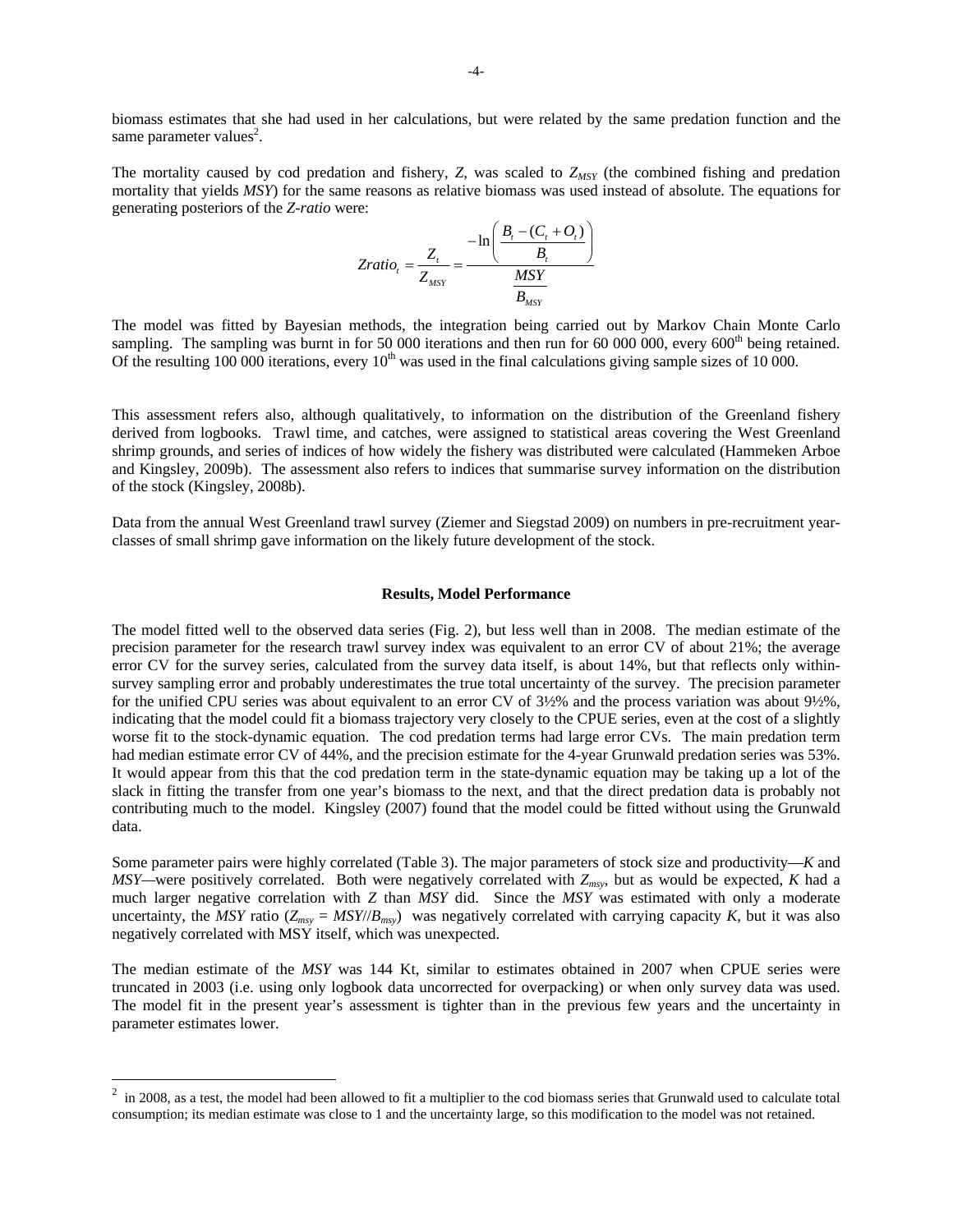### **Assessment Results**

The median *MSY* of 148 000 t is uncertain; the e.c.v. of the mean is 34%. The distribution of the estimate is highly skewed and the most likely value for the MSY is estimated at 126 000 t. This implies that values between 148 000 and 126 000 t, as well as some values *less* than 126 000 t, are more likely than 148 000 t. The median estimate of stock level at start of 2009 was 27% above *MSYL*; this value had been projected at 26% above *MSYL* in the 2008 assessment.

The model estimated the yearly consumption of shrimp by cod to be relatively constant between about 30 and 100 000 tons all the way from 1957 to about 1983 (Fig. 3). The estimated consumption declined after 1960 as a result of a decline in cod abundance at West Greenland, but a short-lived resurgence of the cod stock in the late 1980s caused modelled consumption estimates to increase dramatically—median 191 000 t in 1987 and 95 000 t in 1988. The cod disappeared again at the beginning of the 1990s and estimates of consumption went to near zero (Fig. 4). In the most recent years slight increases in cod abundance have been noted in research trawl surveys in West Greenland. However, whether this is a beginning of a major return of cod to this ecosystem is still unclear. The present assessment estimates that cod consumed only about 1500 tons of shrimp in 2004; median estimates of predation increased to about 31 000 t and 21 000 t in 2006 and 2007 owing again to an increase in survey estimates cod biomass, even after allowances for the different distributions of cod and shrimp, but have declined again in the most recent years.

From the late 1970s to the mid-80s the estimated trajectory of the median estimate of 'biomass-ratio'  $(B_n/B_{MSP})$ plotted against 'mortality-ratio'  $(Z_t/Z_{MSY})$  (Fig. 4) was stable in a region of biomass 0.6-1.0 times  $B_{MSY}$  and mortality 0.7 to 1.2 times *ZMSY*. A brief return of high cod stocks in the late 1980s caused a short episode of high mortality, with a corresponding decrease in the stock biomass. A steep decline in CPUE was noted at this time. After the cod collapsed again the mortality decreased, and after the late 1990s the biomass increased and is modelled to have reached 1.5 times *BMSY* in 2004, while annual median *Z*-ratio has been stable at levels estimated at 0.6–0.1, i.e. below the value that maximises yield. Associated with an increase in the cod stock and high catches in 2005–06, mortality is modelled to have increased; future high catches accompanied by significant predation are forecast to bring biomass ratio down (Fig. 4). The median estimate of the Z-ratio for 2009, with projected catches about 108 000 tons, is 0.65, with a 3½% risk that it exceeds 1.

Given the likelihood that the stock is now above  $B_{msv}$ , the risk that it will fall below this level within the next year is low. Risks<sup>3</sup> associated with five possible catch levels for 2010, with an 'effective' cod stock at 10 000 tons, are estimated to be:

|                                      | Catch option ('000 tons) |      |      |      |      |  |
|--------------------------------------|--------------------------|------|------|------|------|--|
| Risk of:                             | 100                      | 110  | 120  | 130  | 140  |  |
| falling below $B_{msv}$ end 2010 (%) | 15.4                     | 16.8 | 17.4 | 18.1 | 19.9 |  |
| falling below $B_{lim}$ end 2010 (%) | 0.3                      | 0.3  | 0.2  | 0.2  | 0.2  |  |
| exceeding $Z_{msy}$ during 20010 (%) | 3.0                      | 6.7  | 12.6 | 214  | 30.9 |  |

and with an 'effective' cod stock at 20 000 t

 $\overline{a}$ 

|                                      |      | Catch option ('000 tons) |      |      |      |  |  |  |
|--------------------------------------|------|--------------------------|------|------|------|--|--|--|
| Risk of:                             | 100  | 110                      | 120  | 130  | 140  |  |  |  |
| falling below $B_{msv}$ end 2010 (%) | 16.7 | 17.8                     | 18.7 | 19.4 | 20.6 |  |  |  |
| falling below $B_{lim}$ end 2010 (%) | 0.2  | 0.2                      | 0.2  | 0.2  | 0.2  |  |  |  |
| exceeding $Z_{msy}$ during 20010 (%) | 6.7  | 119                      | 20.8 | 29.5 | 39.6 |  |  |  |

Predation by cod can be significant (Fig. 2) and have a major impact on shrimp stocks. Currently the cod stock at West Greenland is at a low level, and recent signs of increase have not been maintained. A large cod stock that

<sup>&</sup>lt;sup>3</sup> 'risk' in this document includes all three of uncertainty of knowledge, uncertainty of prediction, and uncertainty of outcome.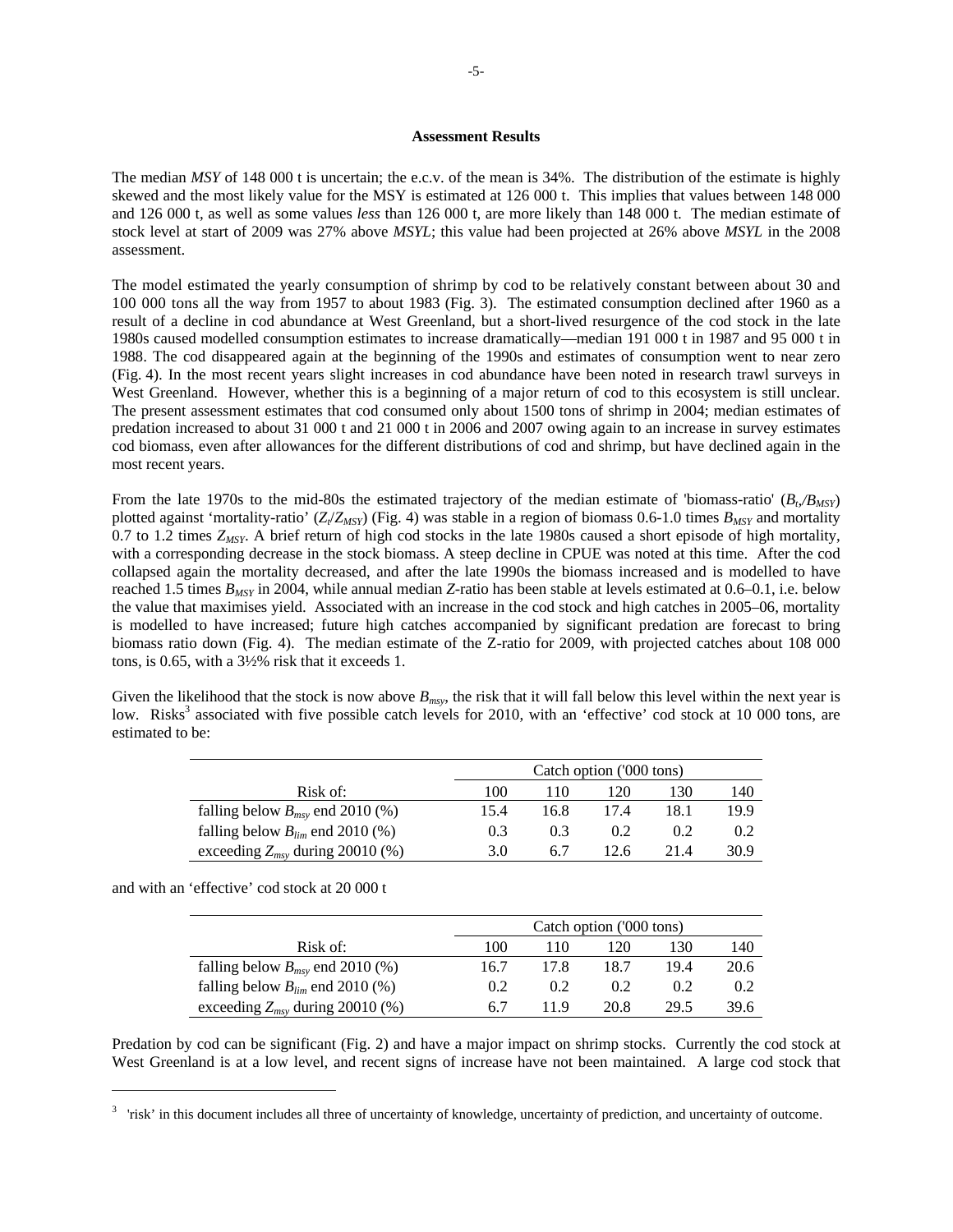would significantly increase shrimp mortality could be established in two ways: either by a slow rebuilding process and/or by immigration of one or two large year-classes from areas around Iceland as seen in the late 1980s. However, the question of cod predation is complicated by uncertainty as to the overlap between two species. The effect of a cod stock widely distributed over the shrimp-fishing area off West Greenland waters might be reasonably well modelled by the process used here. However, if cod are distributed over only a part of the range of distribution of the shrimp stock so that the opportunities for interaction between the two species are reduced, a different model might be appropriate. For example, instead of being modelled as a predator, the cod stock might be modelled as an excluder, so that the carrying capacity of the West Greenland shrimp-fishing grounds is reduced as cod stocks increase.

5-year projections of stock development were made under the assumption that the 'effective'cod stock will remain at levels consistent with recent estimates, and under assumptions that constants governing the predation mechanism will retain the values estimated from the 30-year data series of the interaction between the two species. Five levels of annual catch were investigated: 100 000, 110 000, 120 000, 130 000 and 140 000 tons (Figs 6–8).

Shrimps in West Greenland spread more widely after 1990 and the fishery extended into more southerly areas. However, after about 1997 the proportion of the catch taken in the most southerly areas started to decrease and the 'latitude index' of the survey biomass increased. After 2003 indices of the breadth of distribution of the stock started to decrease, but they appear stable over the most recent years.

The present assessment based on the existing modelling approach indicates a *Bmsy* greater than half of the carrying capacity *K*, and is also estimating large stocks and large carrying capacity. This is probably because CPUE still remains relatively high, even after the high catches of the past decade. However, the fishery is now more concentrated than in 1992–2003 (Fig. 10), so CPUEs that indicate high densities in the fished areas do not necessarily translate to an equally high biomass; survey results estimate a stock biomass that is 47% of its 2003 peak and, like the fishery, more concentrated (Fig. 11; Ziemer and Siegstad 2009). The assessment model does not take the distribution of the fishery into account, but considers CPUE in fished areas to be a linear index of stock biomass, and may therefore under present conditions be overly sanguine in its evaluation of stock status. Numbers at age 2 have been at low levels for the last 5 years, so recruitment prospects remain poor (Fig. 9).

## **Precautionary Approach**

The 'Precautionary Approach' framework developed by Scientific Council defined a limit reference point for fishing mortality,  $F_{lim}$ , as equal to  $F_{MSY}$ . The limit reference point for stock size measured in units of biomass,  $B_{lim}$ , is a spawning stock biomass below which unknown or low recruitment is expected. Buffer reference points, *Bbuf* and *F<sub>buf</sub>*, are also requested to provide a safety margin that will ensure a small risk of exceeding the limits.

The limit reference point for mortality in the current assessment framework is  $Z_{MSY}$ , i.e.  $Z$ -ratio=1 and the risk of exceeding this point is given in this assessment.  $B_{lim}$  was set at 30% of  $B_{MSY}$ . The risks of transgressing  $B_{lim}$  under scenarios of different future catches have been estimated (Table 5) and are low.

### **Acknowledgements**

I thank Kaj Sünksen for updating the information on the behaviour of the cod stock in southern West Greenland. Nanette Hammeken contributed the analyses of the fishery data, with input also from Mads Rossing Lund of the Greenland Fishery and Licence Control. Nikoline Ziemer and Helle Siegstad contributed analyses of the survey data. Dr Carsten Hvingel developed the initial version of the surplus-production model and wrote the WinBUGS coding for it, as well as for the combining of the CPUE series.

### **References**

GRUNDWALD, E. 1998. Nahrungsökologishe Untersuchungen an Fischbeständen im Seegebiet vor Westgrönland. Ph.D. Dissertation, Christian-Albrechts-Universität, Kiel, Germany. 208 pp.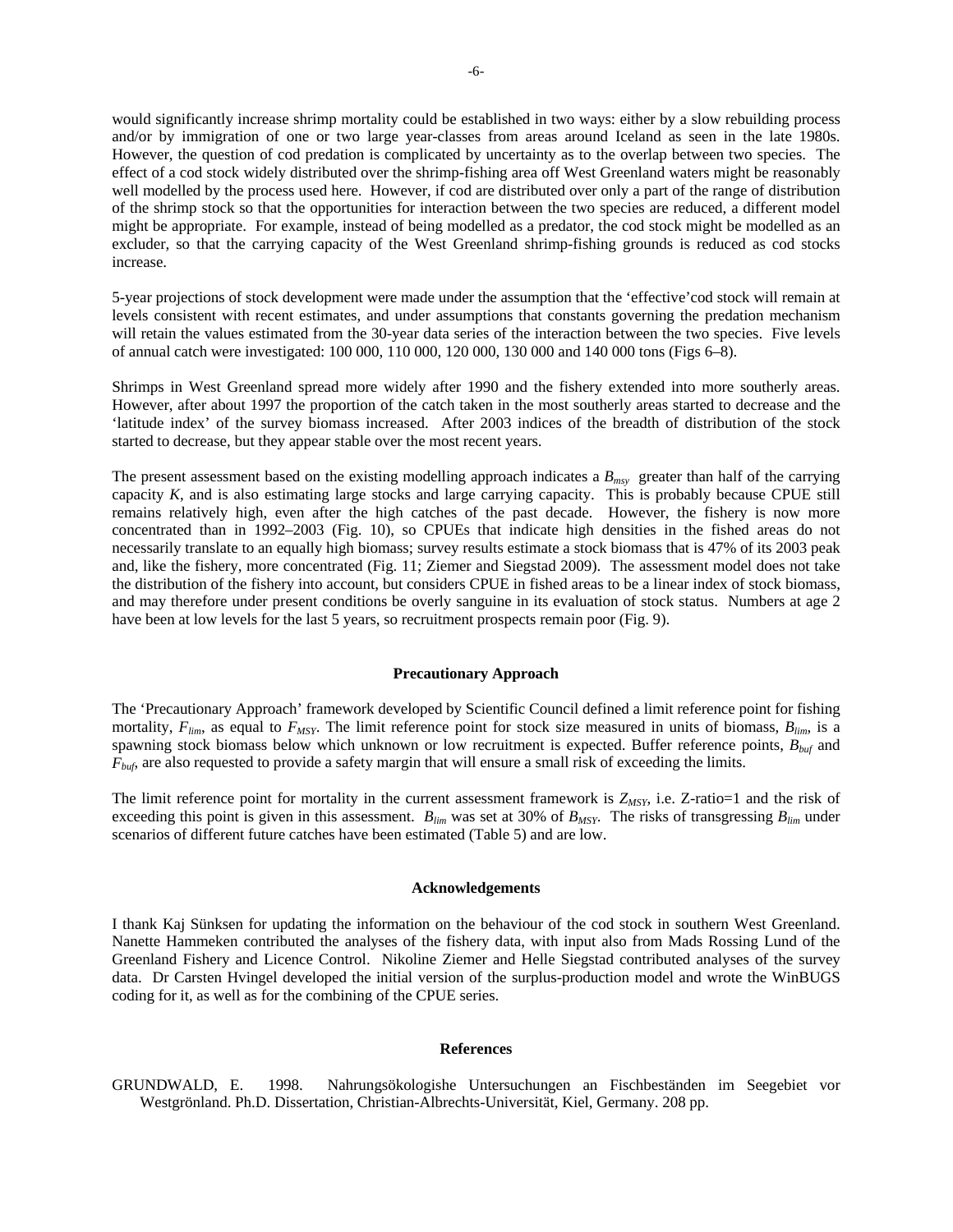- HAMMEKEN ARBOE, N. and M.C.S. KINGSLEY. 2009a. Catch table update for the West Greenland shrimp fishery. *NAFO SCR Doc*. 09/xx Ser. No. Nxxxx. xx pp.
- HAMMEKEN ARBOE, N. and M.C.S. KINGSLEY. 2009b. The fishery for Northern Shrimp (*Pandalus borealis*) off West Greenland, 1970–2009. *NAFO SCR Doc*. 09/xx Ser. No. Nxxxx. 42 pp.
- HOLLING, C.S. 1959. Some characteristics of simple types of predation and parasitism. *Can. Entomol.*, **91**: 385– 398.
- HVINGEL, C. 2004. The fishery for northern shrimp (*Pandalus borealis*) off West Greenland, 1970–2004. *NAFO SCR Doc. 04/75*, Ser. No. N5045.
- HVINGEL, C. and M.C.S. KINGSLEY. 2002. A framework for the development of management advice on a shrimp stock using a Bayesian approach. *NAFO SCR Doc.* 02/158, Ser. No. N4787.
- KINGSLEY, M.C.S. 2008a. CPU Series for the West Greenland Shrimp Fishery. *NAFO SCR Doc. 08/62* Ser. No. N5591. 6 pp.
- KINGSLEY, M.C.S. 2008b. Indices of distribution and location of shrimp biomass for the West Greenland research trawl survey. *NAFO SCR Doc*. *08/78* Ser. No. N5610. 4 pp.
- PELLA, J.S. and P.K. TOMLINSON. 1969. A generalised stock-production model. *Bull. Inter-Am. Trop. Tuna Comm.* 13: 421–496.
- SCHAEFER, M.B. 1954. Some aspects of the dynamics of populations important to the management of the commercial marine fisheries. *Bull. Inter-Am. Trop. Tuna Comm.*, **1**: 27–56.
- STORR-PAULSEN, M., J. CARL and K. WIELAND. 2006. The importance of Atlantic Cod (*Gadus morhua*) predation on Northern Shrimp (*Pandalus borealis*) in Greenland waters 2005. *NAFO SCR Doc. 06/68.* Ser. No. N5318. 16 pp.
- SÜNKSEN, K. 2009. A preliminary estimate of Atlantic cod (*Gadus morhua*) biomass in West Greenland offshore waters (NAFO Subarea 1) for 2009 and recent changes in the spatial overlap with Northern Shrimp (*Pandalus borealis*). *NAFO SCR Doc*. 09/xx, Ser. No. Nxxxx. xx pp.
- WIELAND, K. 2005. Conversion of northern shrimp (*Pandalus borealis*) biomass, recruitment and mean size from previous years (1988-2004) to the new standard trawl used in the Greenland bottom trawl survey at West Greenland in 2005. *NAFO SCR Doc.* 05/75, Ser. No. N5180. 6pp.
- WIELAND, K. and M. STORR-PAULSEN. 2004. A comparison of different time series of Atlantic cod (*Gadus morhua*) biomass at West Greenland and their potential use for the assessment of Northern shrimp (*Pandalus borealis*) in NAFO Subareas 0+1. *NAFO SCR Doc. 04/71;* Ser. No. N5041.
- WIELAND, K., P. KANNEWORFF and B. BERGSTRÖM. 2004. Results of the Greenland Bottom Trawl Survey for Northern Shrimp (Pandalus borealis) off West Greenland (NAFO Subarea 1 and Division 0A), 1988-2004. *NAFO SCR Doc. 04/72;* Ser. No. N5042. 31 pp.
- ZIEMER, N. and H. SIEGSTAD. 2009. Results of the Greenland bottom trawl survey for Northern Shrimp (*Pandalus borealis*) off West Greenland (NAFO Sub area 1 and Division 0A), 1988–2009. *NAFO SCR Doc. 09/xx;* Ser. No. Nxxxx. xx pp.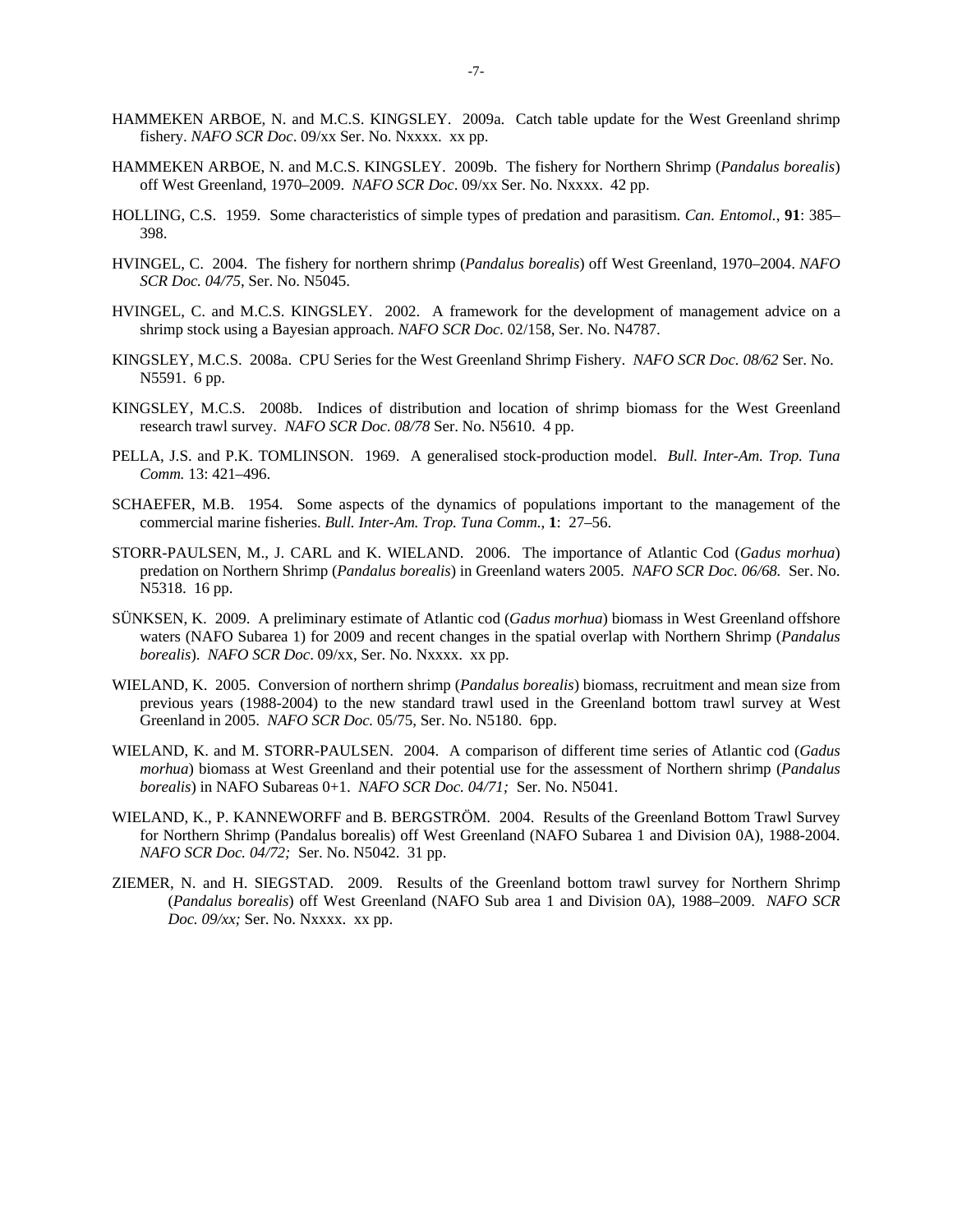|      | Effective                   |       | Survey<br>index of  | Predation             | Cod-stock             |             |
|------|-----------------------------|-------|---------------------|-----------------------|-----------------------|-------------|
|      | cod<br>biomass <sup>4</sup> | Catch | fishable<br>biomass | estimate <sup>5</sup> | estimate <sup>6</sup> | <b>CPUE</b> |
| 1955 | 1919.1                      | 6.1   |                     |                       |                       |             |
| 1956 | 1592.7                      | 6.1   |                     |                       |                       |             |
| 1957 | 1392.9                      | 6.1   |                     |                       |                       |             |
| 1958 | 1258.3                      | 6.1   |                     |                       |                       |             |
| 1959 | 1212.6                      | 6.1   |                     |                       |                       |             |
| 1960 | 1287.3                      | 6.1   |                     |                       |                       |             |
| 1961 | 1263.1                      | 6.1   |                     |                       |                       |             |
| 1962 | 1051.3                      | 6.1   |                     |                       |                       |             |
| 1963 | 911.2                       | 6.1   |                     |                       |                       |             |
| 1964 | 898.1                       | 6.1   |                     |                       |                       |             |
| 1965 | 950.2                       | 6.1   |                     |                       |                       |             |
| 1966 | 889.2                       | 6.1   |                     |                       |                       |             |
| 1967 | 797.4                       | 6.1   |                     |                       |                       |             |
| 1968 | 578.1                       | 6.1   |                     |                       |                       |             |
| 1969 | 389.7                       | 6.1   |                     |                       |                       |             |
| 1970 | 244.9                       | 10.5  |                     |                       |                       |             |
| 1971 | 218.7                       | 11.6  |                     |                       |                       |             |
| 1972 | 191.9                       | 11.9  |                     |                       |                       |             |
| 1973 | 115.4                       | 15.5  |                     |                       |                       |             |
| 1974 | 84.7                        | 27.0  |                     |                       |                       |             |
| 1975 | 68.2                        | 46.5  |                     |                       |                       |             |
| 1976 | 132.5                       | 61.4  |                     |                       |                       | 1.745       |
| 1977 | 144.5                       | 51.6  |                     |                       |                       | 1.561       |
| 1978 | 170.3                       | 42.3  |                     |                       |                       | 1.226       |
| 1979 | 145.6                       | 42.8  |                     |                       |                       | 1.109       |
| 1980 | 163.4                       | 55.9  |                     |                       |                       | 1.342       |
| 1981 | 110.4                       | 53.8  |                     |                       |                       | 1.263       |
| 1982 | 98.8                        | 54.3  |                     |                       |                       | 1.628       |
| 1983 | 61.7                        | 56.2  |                     |                       |                       | 1.427       |
| 1984 | 37.8                        | 52.8  |                     |                       |                       | 1.338       |
| 1985 | 25                          | 66.2  |                     |                       |                       | 1.432       |
| 1986 | 19.6                        | 76.9  |                     |                       |                       | 1.494       |
| 1987 | 282.1                       | 77.9  |                     |                       |                       | 1.658       |
| 1988 | 297.3                       | 73.6  | 223.2               |                       |                       | 1.201       |
| 1989 | 149.1                       | 80.7  | 209.0               | 213.7                 | 470.9                 | 1.053       |
| 1990 | 12.2                        | 84.0  | 207.0               | 27.8                  | 184.1                 | 1.000       |
| 1991 | 2.1                         | 91.5  | 146.0               | 2.7                   | 19.8                  | 1.004       |
| 1992 | 0.4                         | 105.5 | 194.2               | 0.8                   | 2.9                   | 1.101       |
| 1993 | 0.3                         | 91.0  | 216.5               |                       |                       | 1.083       |
| 1994 | 0.1                         | 92.8  | 223.1               |                       |                       | 1.078       |
| 1995 | $\boldsymbol{0}$            | 87.4  | 183.2               |                       |                       | 1.218       |
| 1996 | 0.1                         | 84.1  | 192.1               |                       |                       | 1.269       |
| 1997 | 0.1                         | 78.1  | 167.1               |                       |                       | 1.234       |
| 1998 | $\boldsymbol{0}$            | 80.5  | 244.3               |                       |                       | 1.429       |
| 1999 | 0.1                         | 92.2  | 237.3               |                       |                       | 1.612       |
| 2000 | 0.4                         | 98.0  | 280.3               |                       |                       | 1.746       |

**Table 1.** Input data series for stock-dynamic assessment model.

 $\overline{a}$ 

<sup>&</sup>lt;sup>4</sup> Wieland and Storr-Paulsen (2004) updated by Sünksen (2009).

<sup>5</sup> Grunwald (1998).

 $<sup>6</sup>$  the estimate of cod stock biomass associated with Grunwald's estimate of predation.</sup>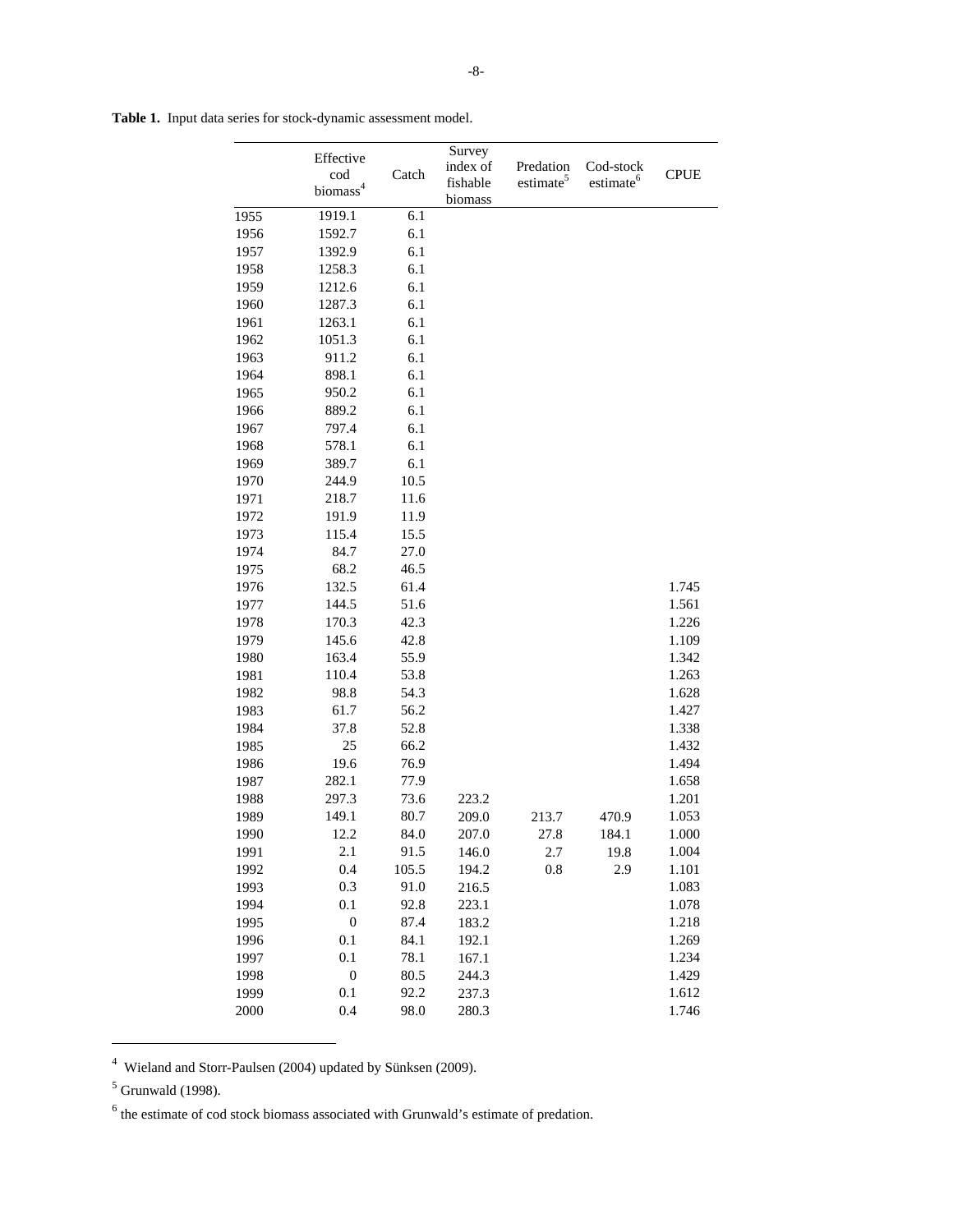|      | Effective<br>cod<br>biomass <sup>4</sup> | Catch | Survey<br>index of<br>fishable<br>biomass | Predation<br>estimate <sup>5</sup> | Cod-stock<br>estimate <sup>6</sup> | <b>CPUE</b> |
|------|------------------------------------------|-------|-------------------------------------------|------------------------------------|------------------------------------|-------------|
| 2001 | 1.2                                      | 102.9 | 280.5                                     |                                    |                                    | 1.653       |
| 2002 | 0.7                                      | 135.2 | 369.5                                     |                                    |                                    | 1.979       |
| 2003 | 1                                        | 130.2 | 548.3                                     |                                    |                                    | 2.119       |
| 2004 | 1.7                                      | 149.3 | 528.3                                     |                                    |                                    | 2.375       |
| 2005 | $\overline{c}$                           | 156.9 | 479.5                                     |                                    |                                    | 2.478       |
| 2006 | 35.7                                     | 157.3 | 437.5                                     |                                    |                                    | 2.398       |
| 2007 | 24                                       | 144.2 | 334.1                                     |                                    |                                    | 2.430       |
| 2008 | 6.4                                      | 152.7 | 262.4                                     |                                    |                                    | 2.498       |
| 2009 | 2.4                                      | 108.8 | 255.5                                     |                                    |                                    | 2.149       |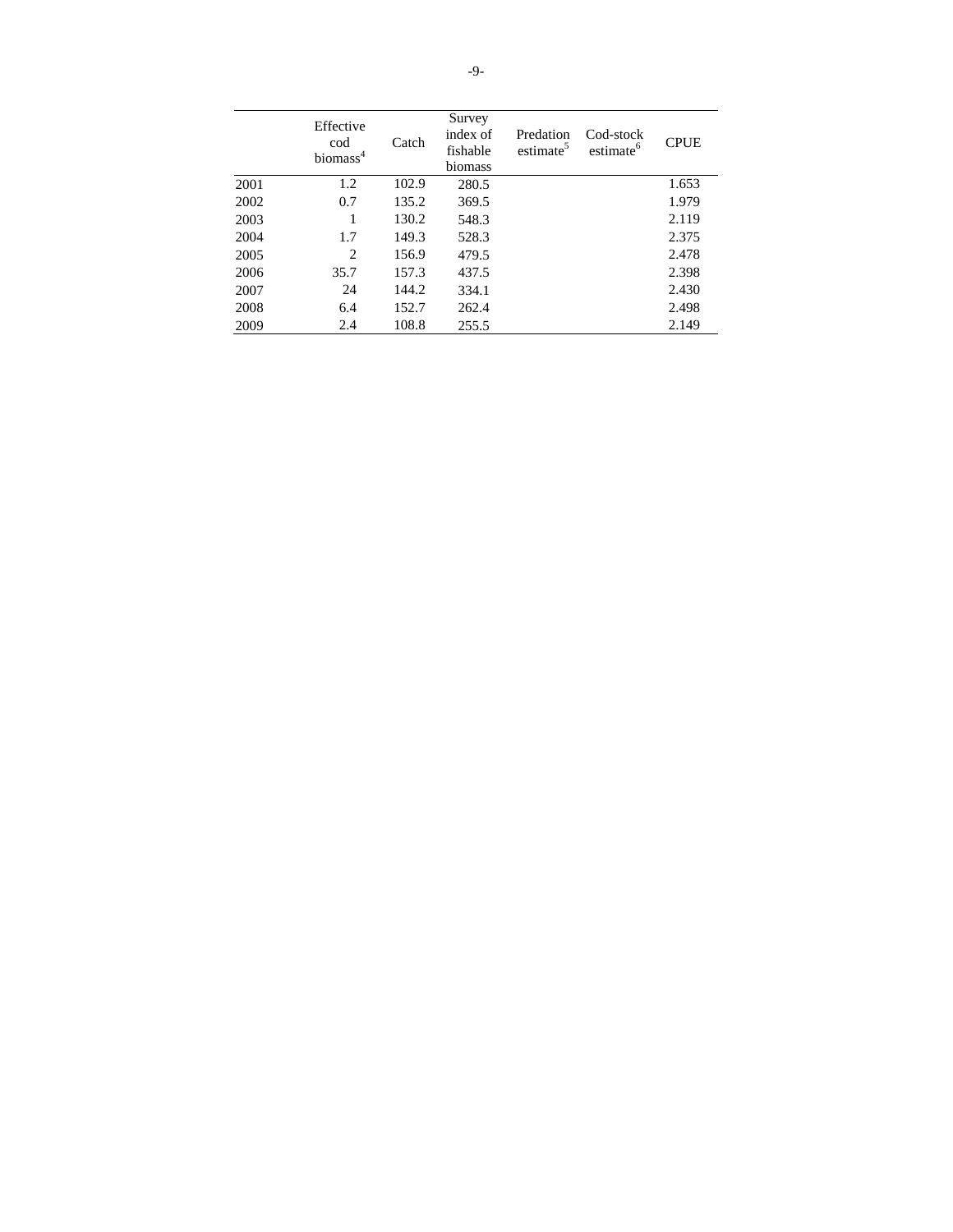|                                     | Mean | S.D.   | 25%  | Median | 75%  |      | Est. mode Median (2008) |
|-------------------------------------|------|--------|------|--------|------|------|-------------------------|
| Max.sustainable yield               | 159  | 54     | 133  | 148    | 168  | 126  | 144                     |
| Carrying capacity                   | 2584 | 2764.5 | 1526 | 1922   | 2642 | 598  | 1780                    |
| Max. sustainable yield ratio $(\%)$ | 15.3 | 4.7    | 12.2 | 15.5   | 18.5 | 15.8 | 16.3                    |
| Survey catchability $(\%)$          | 31.6 | 14.0   | 21.7 | 30.9   | 40.4 | 29.3 | 32.5                    |
| <b>CPUE</b> catchability            | 1.9  | 0.8    | 1.3  | 1.8    | 2.4  | 1.7  | 1.6                     |
| $P_{50\%}$                          | 5.0  | 2.9    | 3.1  | 4.5    | 6.2  | 3.3  | 4.7                     |
| $O_{max}$                           | 3.0  | 0.3    | 2.8  | 3.0    | 3.2  | 3.0  | 3                       |
| $CV$ of process $(\% )$             | 9.3  | 2.3    | 7.8  | 9.4    | 10.8 | 9.5  | 9.6                     |
| $CV$ of survey fit $(\%)$           | 21.6 | 3.6    | 19.1 | 21.2   | 23.6 | 20.4 | 18.3                    |
| CV of CPUs fit (%)                  | 3.8  | 1.6    | 2.6  | 3.6    | 4.7  | 3.0  | 3.5                     |
| $CV$ of predation fit $(\%)$        | 46.6 | 33.1   | 18.5 | 44.4   | 66.3 | 40.1 | 41.4                    |
| Start biomass ratio                 | 0.91 | 0.19   | 0.77 | 0.89   | 1.03 | 0.85 | 0.89                    |

**Table 2.** Summary of estimates of selected parameters from Bayesian fitting of a surplus production model.

**Table 3.** Selected<sup>1</sup> correlations (%) between model parameters.

|                              | <b>Start</b> |               |         |      |         |                |         |      |                         |            |      |
|------------------------------|--------------|---------------|---------|------|---------|----------------|---------|------|-------------------------|------------|------|
|                              | biom.        | CV            | CV      | CV   | CV      |                |         |      |                         | <b>MSY</b> |      |
|                              | Ratio        | pred          | cpu     | surv |         | proc Omax P50% |         | Oc   | $Q_{S}$                 | ratio      | K    |
| Max.sustainable yield        | 9.2          | 24.8          |         |      |         |                |         |      | $-12.5$ $-32.5$ $-32.3$ | $-29.9$    | 57.1 |
| Carrying capacity            | 10.8         | 7.4           |         |      | 13.9    |                |         |      | $-47.2 - 47.0$          | $-58.1$    |      |
| Max. sustainable yield ratio | $-17.0$      |               | $-9.5$  |      | $-24.9$ |                | $-21.7$ |      | 81.8 81.3               |            |      |
| Survey catchability          | $-16.1$      |               |         |      | $-37.1$ |                | $-41.9$ | 99.3 |                         |            |      |
| <b>CPUE</b> catchability     | $-16.2$      |               |         |      | $-37.4$ |                | $-42.2$ |      |                         |            |      |
| $P_{50\%}$                   | 7.6          | $-9.7$        |         |      | 33.7    | 17.1           |         |      |                         |            |      |
| $O_{max}$                    |              |               |         |      |         |                |         |      |                         |            |      |
| CV of process                |              | $-45.5 -23.1$ |         |      |         |                |         |      |                         |            |      |
| CV of survey fit             |              |               | $-10.2$ |      |         |                |         |      |                         |            |      |
| CV of CPUE fit               |              |               |         |      |         |                |         |      |                         |            |      |
| CV of predation fit          | 9.6          |               |         |      |         |                |         |      |                         |            |      |

 $1$  those over 7%

**Table 4.** Risks (%) of exceeding limit mortality in 2014 and of falling below *MSYL* or limit\* biomass at the end of 2014

| Catch $(Kt/yr)$ | Prob. biomass $\langle B_{MSY}(\%)\rangle$ |       |      | Prob. Biomass $\langle B_{lim} (\% )$ |      | Prob. mort > $Z_{msy}$ (%) |  |
|-----------------|--------------------------------------------|-------|------|---------------------------------------|------|----------------------------|--|
|                 | 10Kt                                       | 20 Kt | 10Kt | 20 Kt                                 | 10Kt | 20 Kt                      |  |
| 100             | 10.5                                       | 12.6  | 0.2  | 0.2                                   | 3.2  | 6.9                        |  |
| 110             | 13.8                                       | 17.6  | 0.2  | 0.2                                   | 7.1  | 14.5                       |  |
| 120             | 17.2                                       | 22.3  | 0.2  | 0.3                                   | 15.3 | 25.5                       |  |
| 130             | 23.6                                       | 28.1  | 0.2  | 0.2                                   | 26.6 | 38.6                       |  |
| 140             | 28.3                                       | 33.8  | 0.3  | 0.2                                   | 40.2 | 50.6                       |  |

\* limit biomass is 30% of *Bmsy*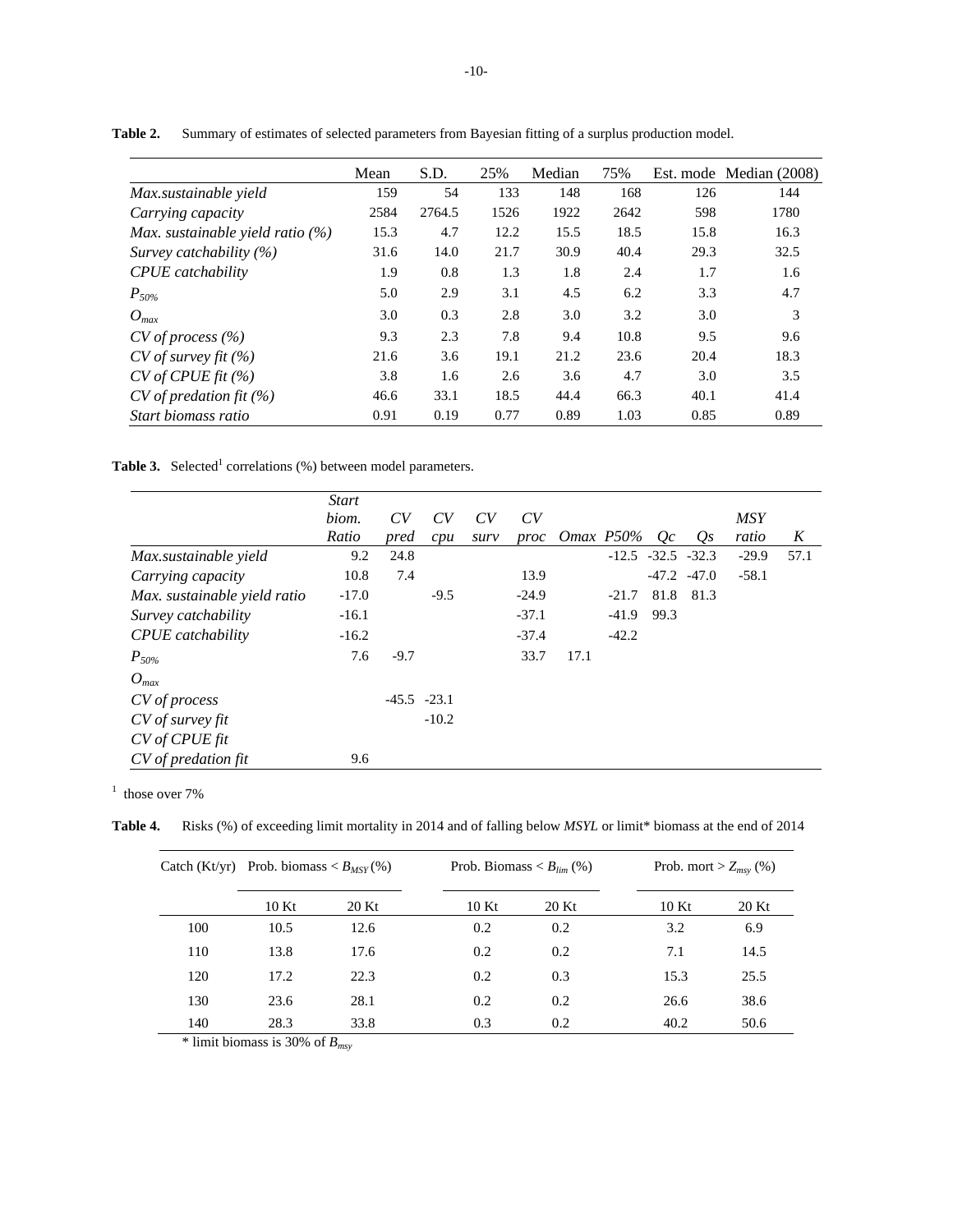

**Fig. 1.** Shrimp in Subareas 0 and 1: data series providing information for the assessment model, and cod predation estimated by the model.



**Fig. 2.** Shrimp in West Greenland: modelled shrimp standing stock fitted to survey and CPUE indices, 1976–2008.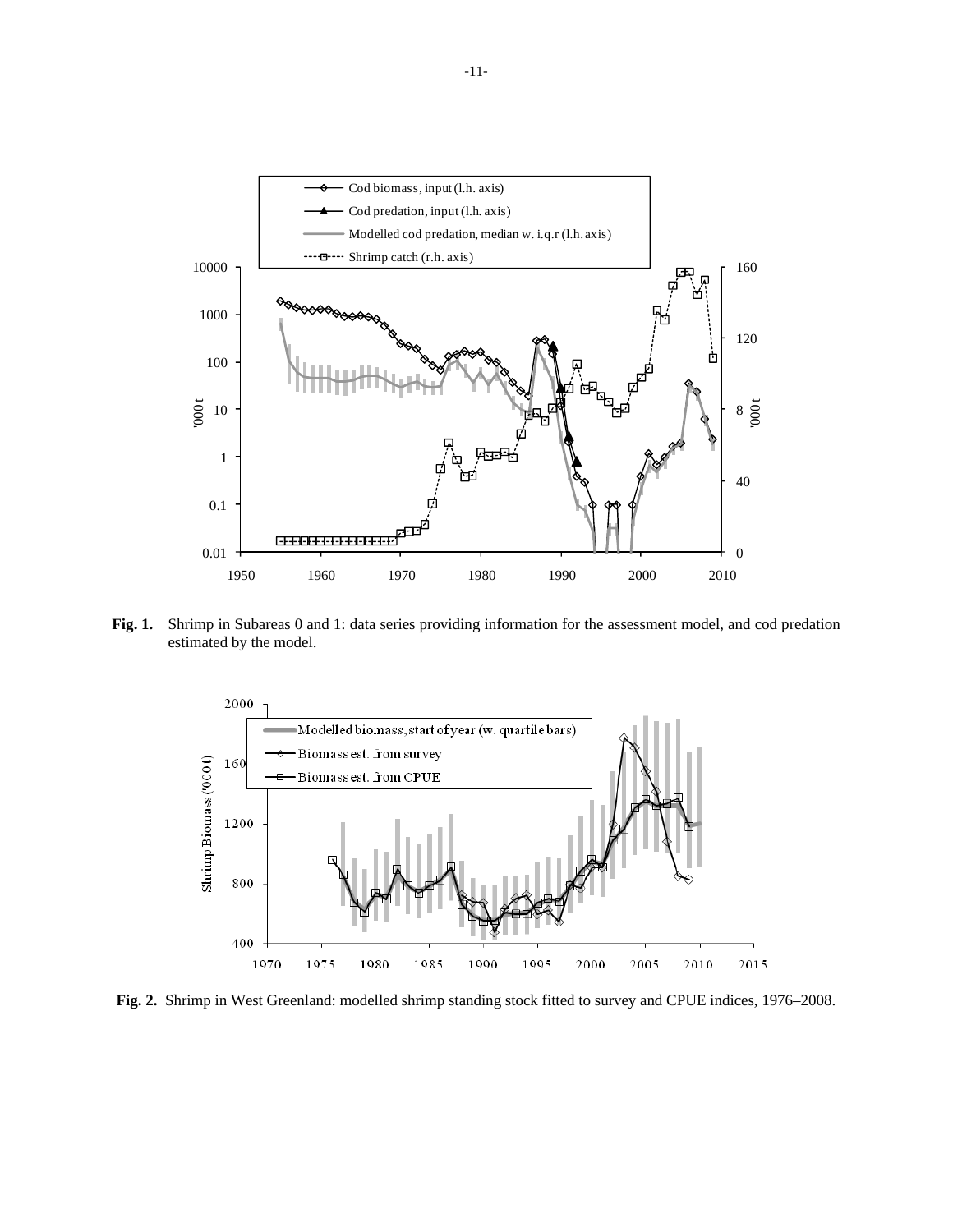

**Fig. 3.** Shrimp in West Greenland: median estimates of biomass-ratio (*B*/*BMSY*) and mortality-ratio (*Z*/*ZMSY*) 1976– 2008.



Risk, B<Bmsy, end of year

**Fig. 4.** Shrimp in Subareas 0 and 1: annual likelihood that biomass has been below  $B_{MSY}$  and that mortality caused by fishing and cod predation has been above  $Z_{MSY}$  1976–2008.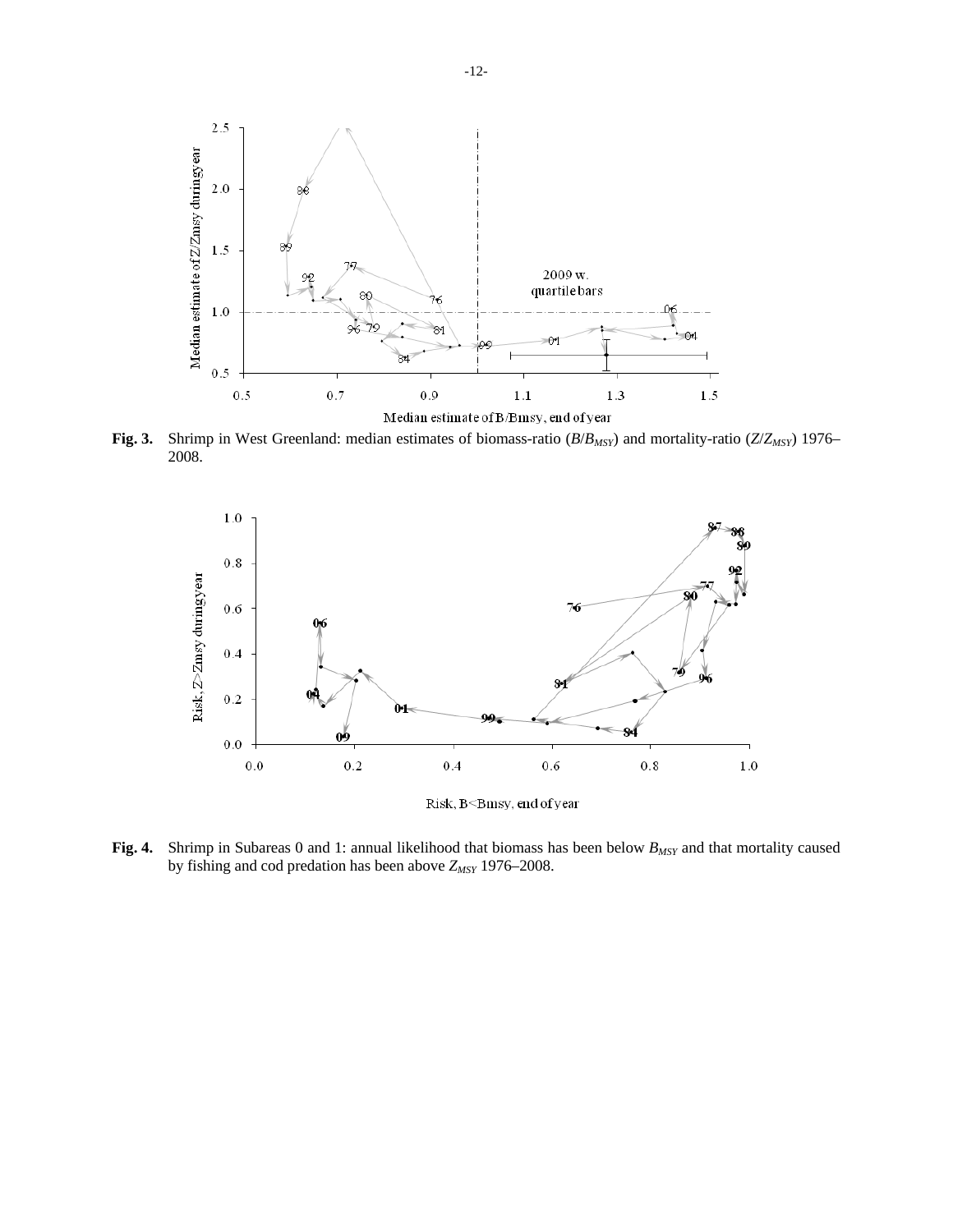

**Fig. 6.** Joint 5-year plot of the risks of transgressing *Bmsy* and *Zmsy* at catch levels 100–140 Kt/yr; with effective cod biomass 10 and 20 Kt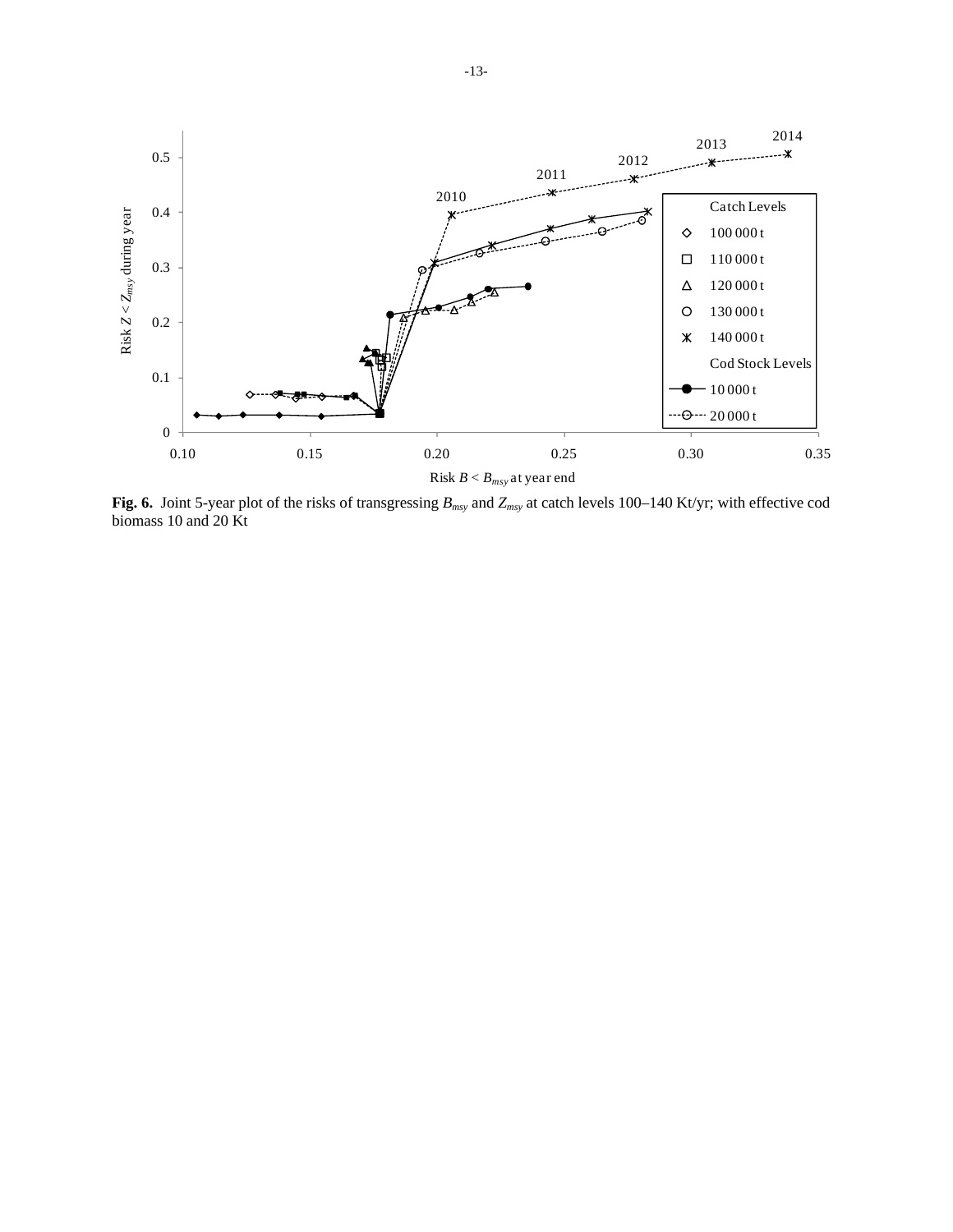

**Fig. 7.** Shrimp in Subareas 0 and 1: projections of stock development for the period 2009-2015 with effective cod biomass assumed at 10 000 t: median estimates with quartile error bars.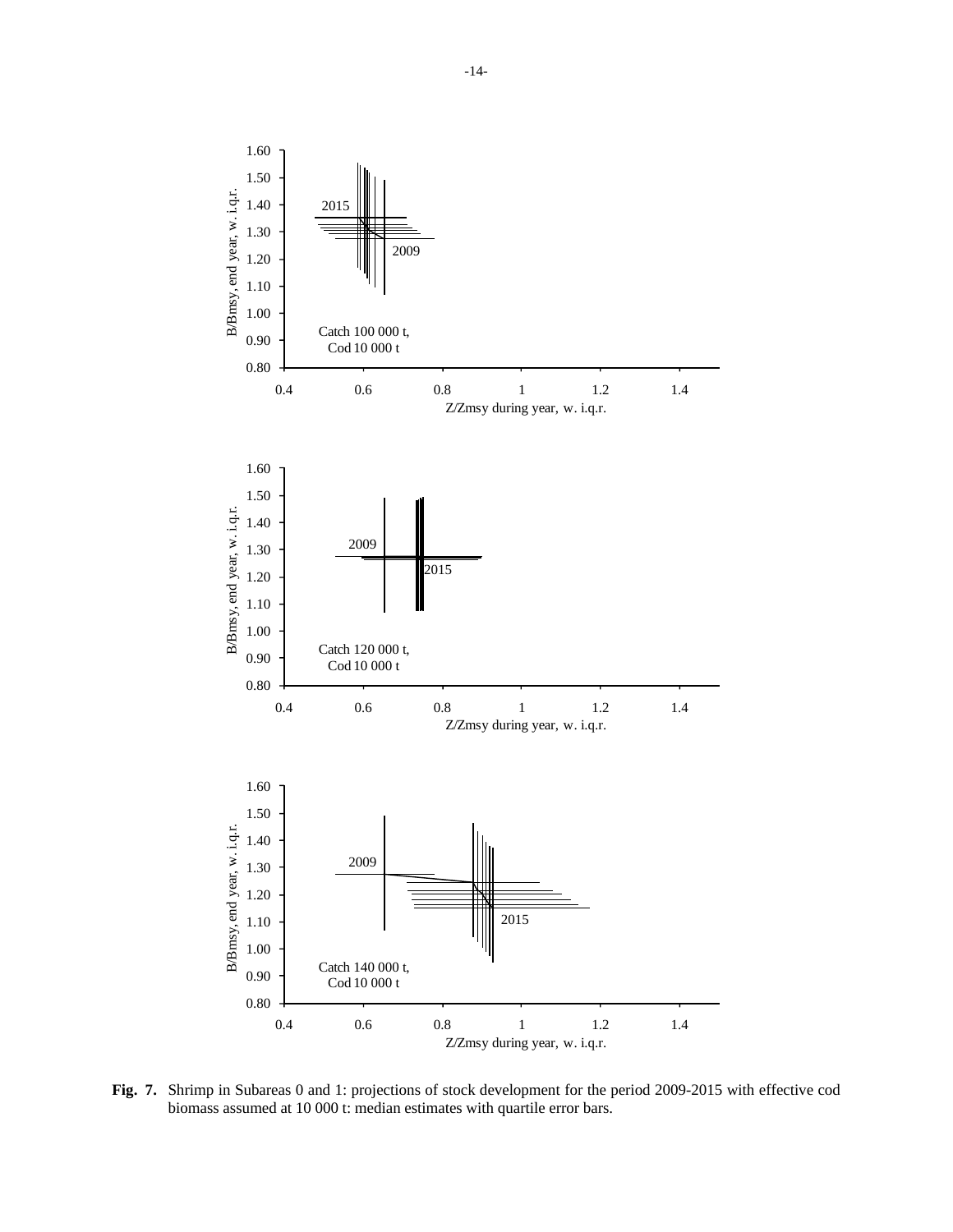

**Fig. 8.** Shrimp in Subareas 0 and 1: projections of stock development for the period 2009-2015. Estimated stock trajectories: medians with quartile error bars.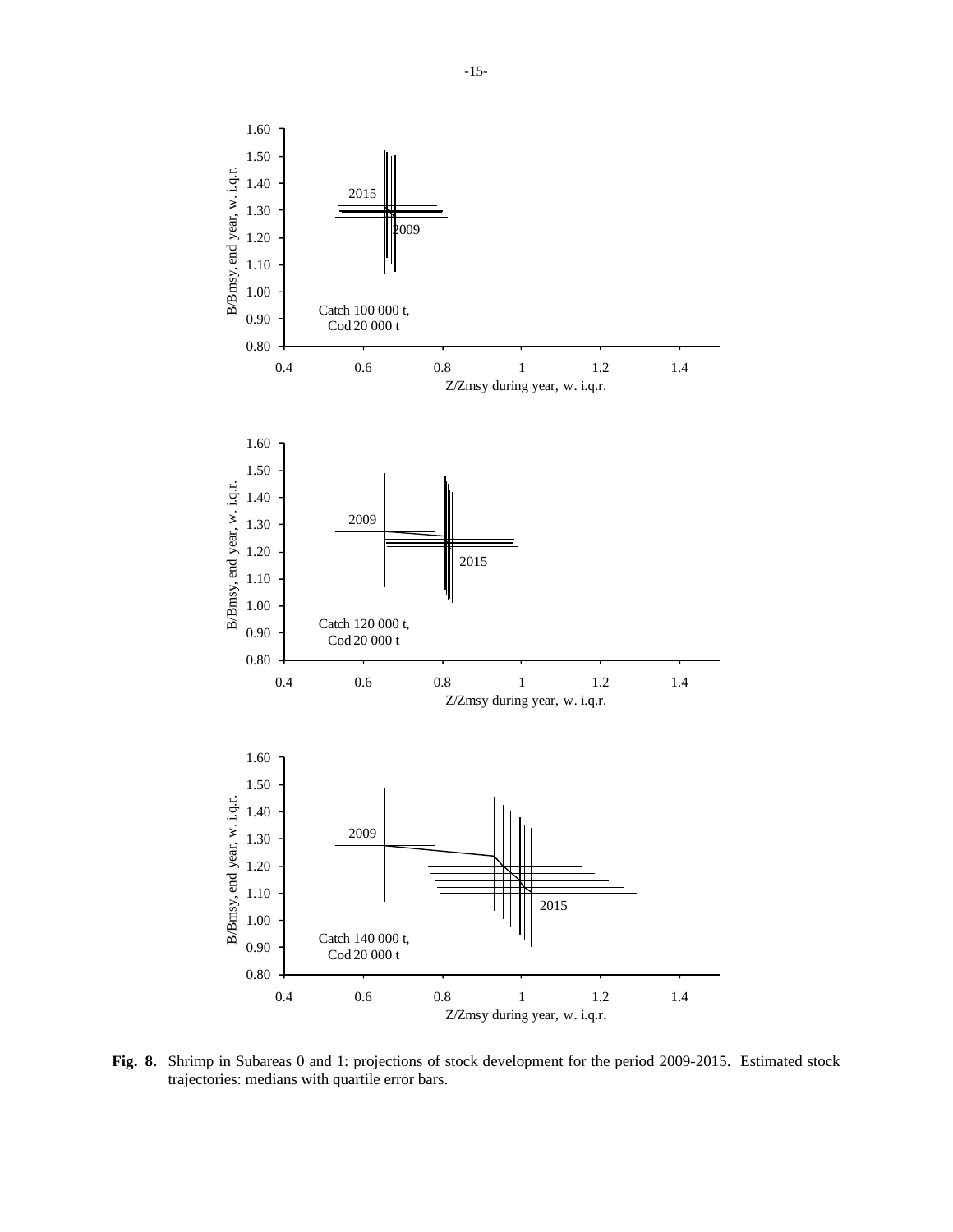

**Fig. 9.** Shrimp in Subareas 0 and 1: numbers at age 2 from research trawl survey, 1993–2009.



**Fig. 10.** Shrimp in Subareas 0 and 1: indices of distribution of the fishery from logbook records.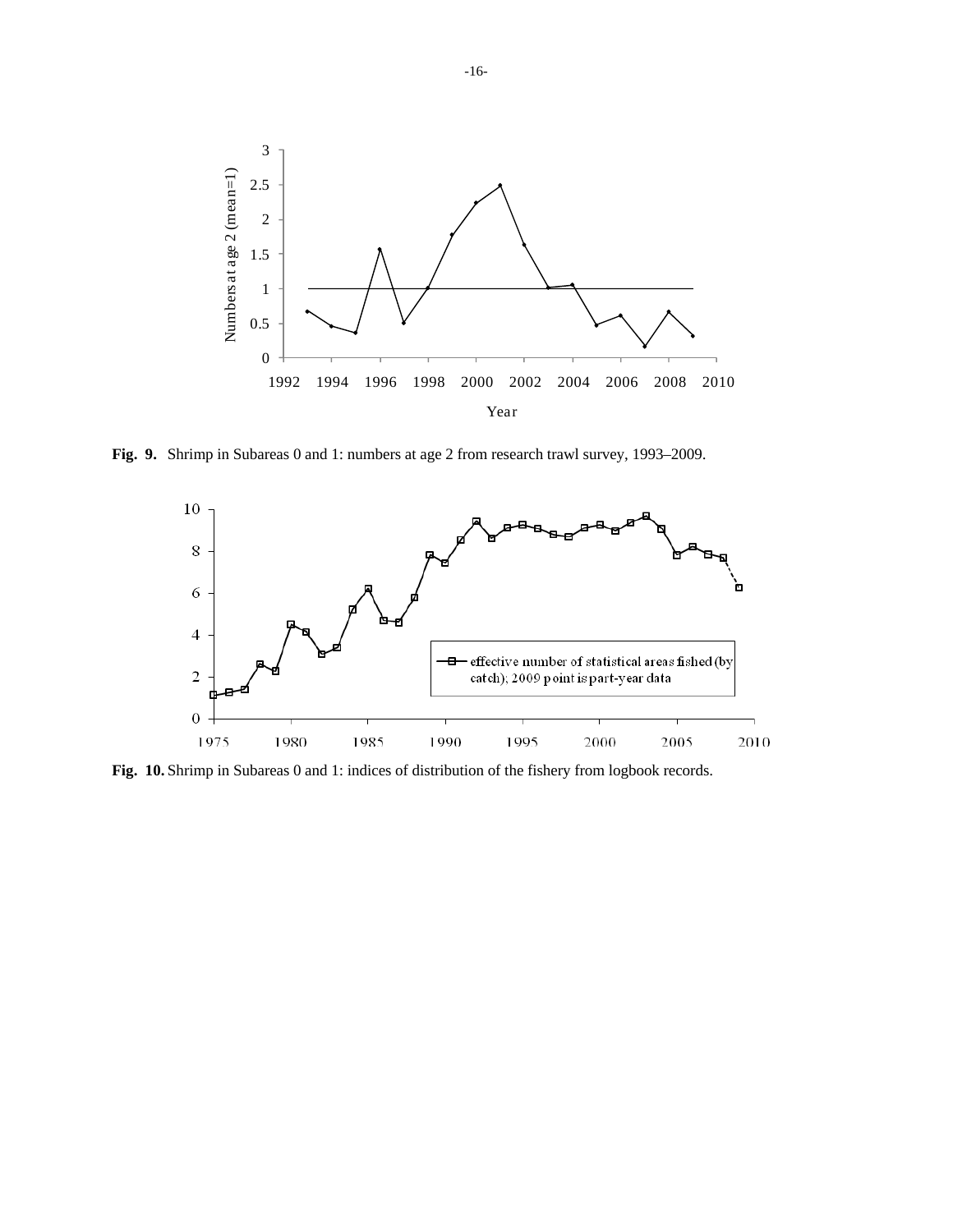

**Fig. 11.** Shrimp in Subareas 0 and 1: indices of distribution of the survey biomass.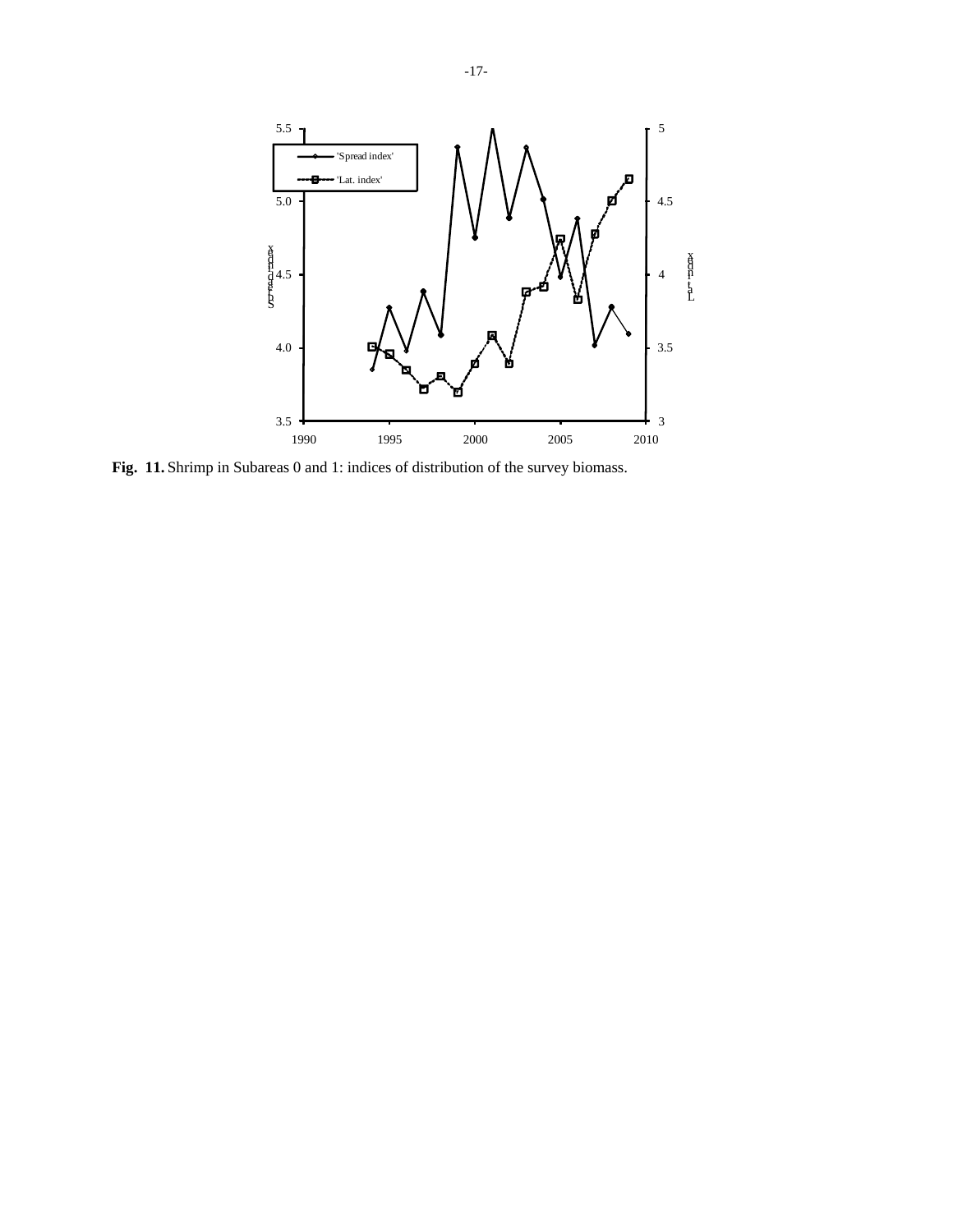# **Appendix: Forecast probabilities for 130 000-t catch in 2009**

# 10 Kt cod stock Risk table for first future year

|                                      | Catch option ('000 tons) |      |       |      |       |  |  |
|--------------------------------------|--------------------------|------|-------|------|-------|--|--|
| Risk of:                             | 100                      | 110. | 20    | 130  | 140   |  |  |
| falling below BMSY end $2010\,(%)$   | 18.9                     | 20.1 | 20.4  | 21.5 | 23.1  |  |  |
| falling below Blim end $2010$ (%)    | 0.1                      | 0.1  | (0.1) |      | (0,1) |  |  |
| exceeding $Zmsy$ during $20010\,(%)$ | 4.0                      | 8.7  | 152   | 23.9 | 34.1  |  |  |

# 20 Kt cod stock

Risk table for first future year

|                                   |      | Catch option ('000 tons) |      |      |      |  |  |  |
|-----------------------------------|------|--------------------------|------|------|------|--|--|--|
| Risk of:                          | 100  | 110                      | 120  | 130  | 140  |  |  |  |
| falling below BMSY end $2010$ (%) | 19.8 | 20.9                     | 21.7 | 22.5 | 23.6 |  |  |  |
| falling below Blim end $2010$ (%) | 0.1  | 0.2                      | 0.1  |      | 0.1  |  |  |  |
| exceeding Zmsy during 20010 (%)   | 8.4  | 14 7                     | 22.8 |      |      |  |  |  |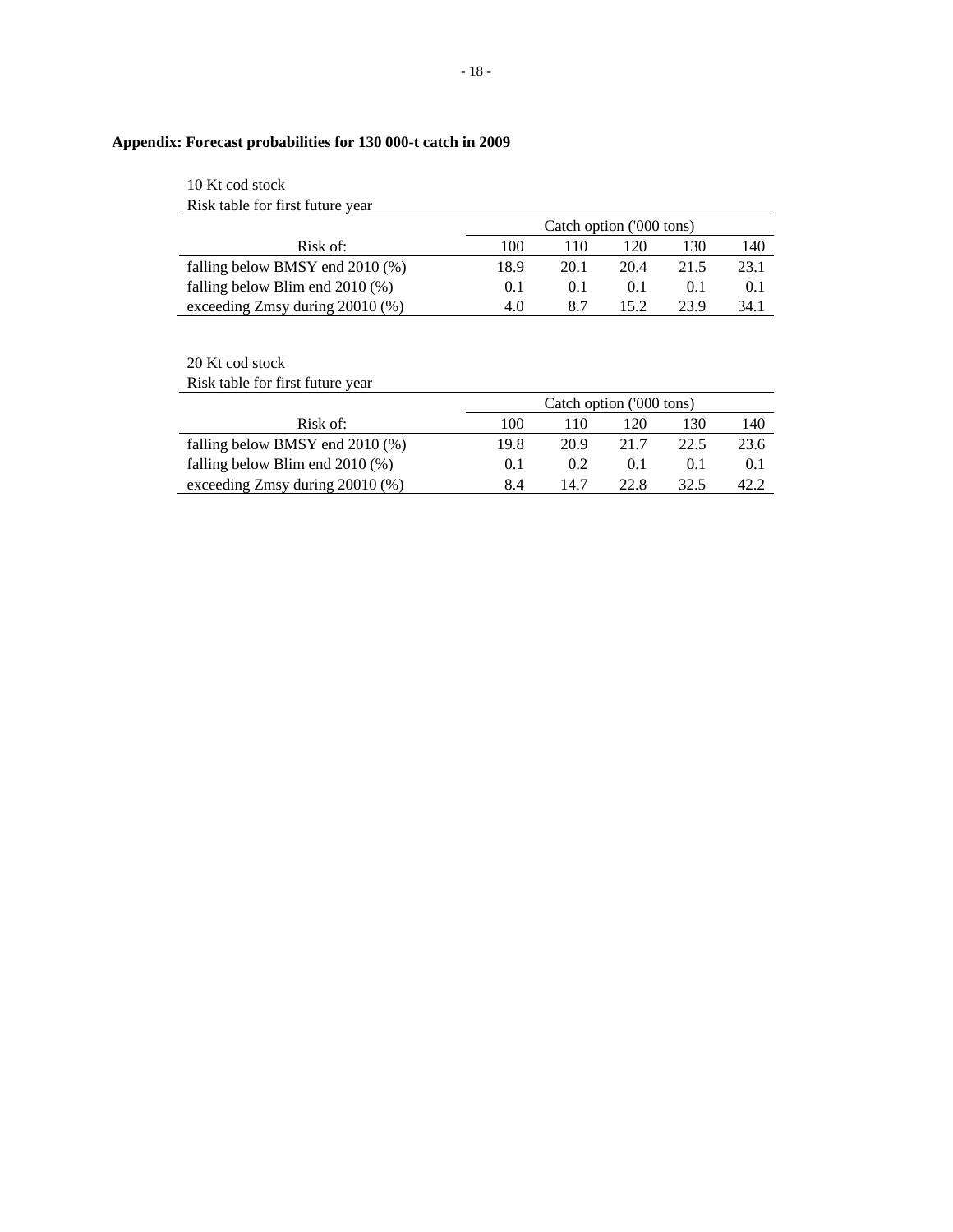5-year risk table, 10 & 20 Kt cod

| Catch   | Prob. biomass $\lt B_{MSY}$ |               | Prob. biomass $\langle B_{lim}$ |       |       | Prob. mort > $Z_{msv}$ |
|---------|-----------------------------|---------------|---------------------------------|-------|-------|------------------------|
| (Kt/yr) |                             | $\frac{1}{2}$ | $\frac{1}{2}$                   |       |       | $\%$                   |
|         | 10 Kt                       | 20 Kt         | 10Kt                            | 20 Kt | 10 Kt | 20 Kt                  |
| 100     | 11.2                        | 15.3          | 0.1                             | 0.2   | 3.1   | 7.9                    |
| 110     | 15.8                        | 19.3          | 0.1                             | 0.1   | 8.2   | 15.8                   |
| 120     | 19.1                        | 23.8          | 0.1                             | 0.2   | 16.1  | 26.4                   |
| 130     | 24.0                        | 29.7          | 0.1                             | 0.1   | 27.3  | 39.1                   |
| 140     | 30.9                        | 36.3          | 0.2                             | 0.4   | 41.6  | 52.9                   |

10Kt cod projection risk table

| Catch   |      | Prob. biomass $\lt$ |                 | Prob. biomass $\langle B_{lim}$ |      | Prob. mort > $Z_{msv}$ |
|---------|------|---------------------|-----------------|---------------------------------|------|------------------------|
| rate    |      | $B_{MSY}(\%)$       |                 | $\frac{9}{6}$                   |      | $\frac{1}{2}$          |
| (Kt/yr) | 7 vr | 10 <sub>yr</sub>    | $5 \mathrm{vr}$ | 10 <sub>yr</sub>                | 5 vr | 10 <sub>yr</sub>       |
| 100     | 11.2 | 9.2                 | 0.1             | 0.2                             | 3.1  | 3.9                    |
| 110     | 15.8 | 12.9                | 0.1             | 0.2                             | 8.2  | 8.5                    |
| 120     | 19.1 | 19.2                | 0.1             | 0.6                             | 16.1 | 17.8                   |
| 130     | 24.0 | 28.1                | 0.1             | 0.9                             | 27.3 | 30.2                   |
| 140     | 30.9 | 37 7                | 0.2             | 2.3                             | 41.6 | 46.0                   |

20Kt cod projection risk table

| Catch<br>rate |      | Prob. biomass $\lt$<br>$B_{MSY}(\%)$ |      | Prob. biomass $\langle B_{lim}$<br>$\frac{1}{2}$ |      | Prob. mort > $Z_{msv}$<br>$\%$ |
|---------------|------|--------------------------------------|------|--------------------------------------------------|------|--------------------------------|
| (Kt/yr)       | vr   | $10 \,\mathrm{vr}$                   | 5 vr | 10 vr                                            | 5 yr | 10 yr                          |
| 100           | 15.3 | 13.4                                 | 0.2  | 0.1                                              | 79   | 8.1                            |
| 110           | 19.3 | 19.2                                 | 0.1  | 0.3                                              | 15.8 | 16.4                           |
| 120           | 23.8 | 26.4                                 | 0.2  | 0.8                                              | 26.4 | 29.1                           |
| 130           | 29.7 | 37.0                                 | 0.1  |                                                  | 39.1 | 45.4                           |
| 140           | 36.3 | 47.3                                 | 0.4  | 3.6                                              | 52.9 | 58.6                           |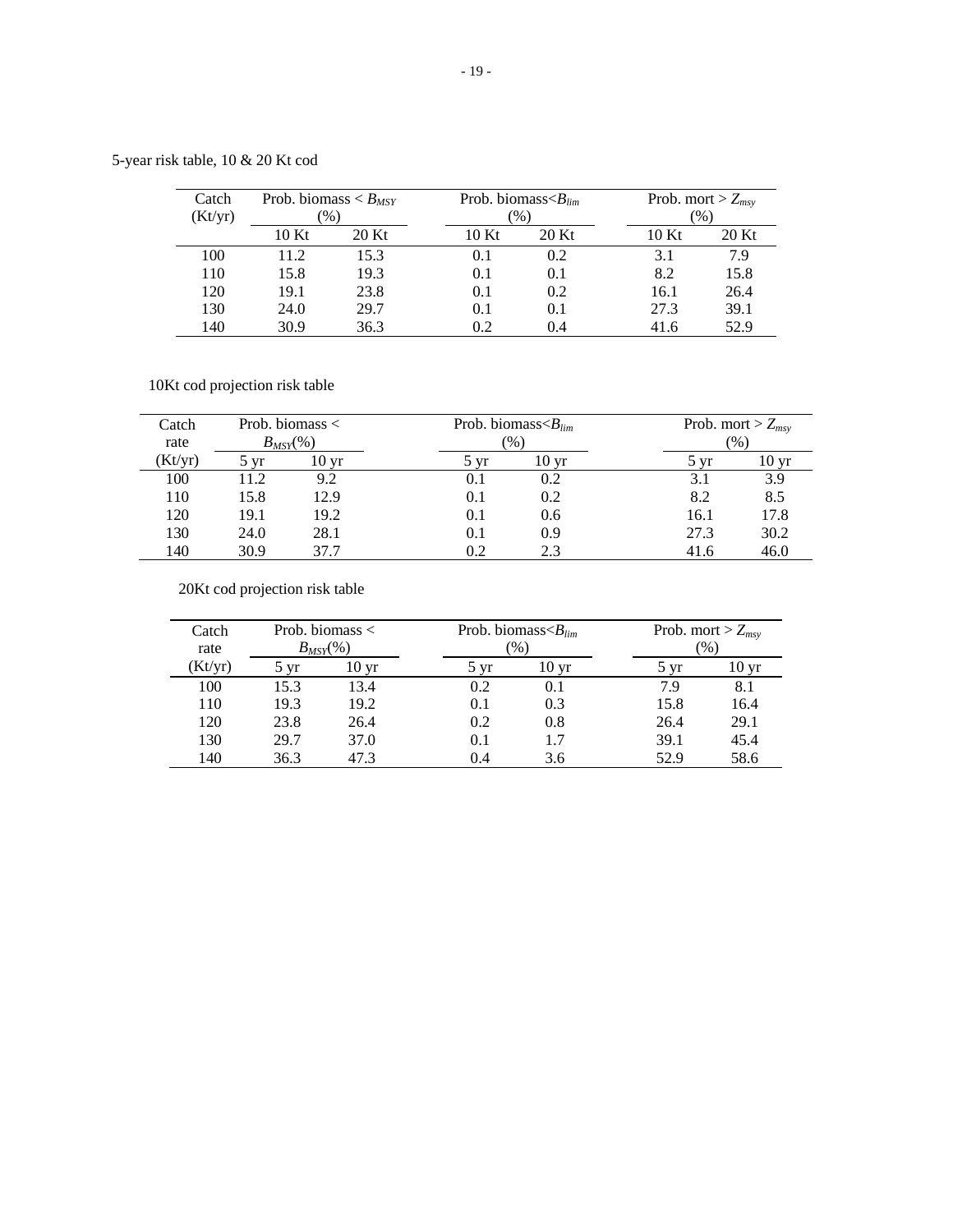